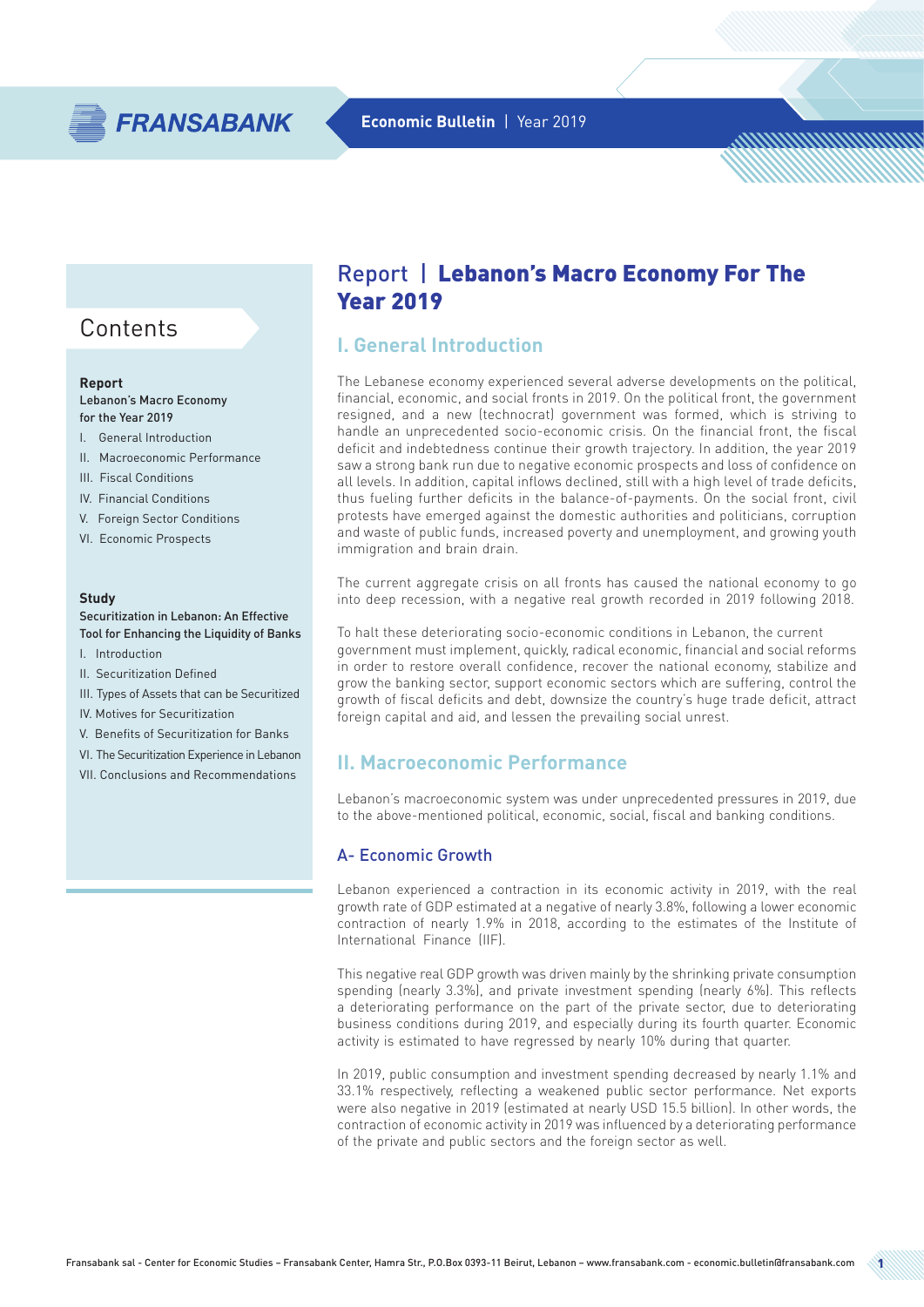

The nominal GDP of Lebanon is estimated at nearly USD 53 billion in 2019, down from USD 55 billion in 2018. However, it remains higher than its level in 2014 and 2015 (with an average of USD 49 billion, and its level in 2016 and 2017 (with an average of USD 52 billion), according to IIF estimates.

**• | Real GDP Growth** (%)



#### **• | Nominal GDP** (USD, billion)



#### B- Labor and Social Conditions

During the first three quarters of 2019, the business sector was facing difficult operating and financial conditions that have weakened its surviving capabilities. During the fourth quarter of 2019, the business conditions have become more severe and intolerable, especially with the growing conflict between the civil protestors and the government. Under such unprecedented pressures, some private businesses started to downsize their activity, while others seized their operations, thus leading to a growing discharge of workers or to cutting their wages by almost half. The inability of several businesses to have access to financing from the banking sector, besides the cash Dollar crisis, and the related increase in price inflation, have all resulted in a weakening business sector.

In this context, the social and living conditions have aggravated during 2019, leading to worrying social and labor indicators. Today, almost one-third of the Lebanese population are under the poverty line. Also, unemployment has risen to historic records, reaching nearly 30% in general and 40% among the youth population. Immigration of the youth and the associated brain drain is on a growth trajectory. 66,806 persons of young university graduates and work seekers have left Lebanon during 2019, relative to 33,841 persons during 2018. Between 1992 and 2018, nearly 601,227 persons left Lebanon with no return according to Al-Daoliyah Lil-Maaloumat statistics.

Price inflation recorded; according to official and private estimates to nearly 3% in 2019 (6% in 2018). Inflation could be estimated at a higher rate given the great divergence of the official USD/LBP exchange rate (1,507.5) and the parallel rate (above 2,000). This fact is behind the deterioration in the real purchasing power of the Lebanese incomes and savings.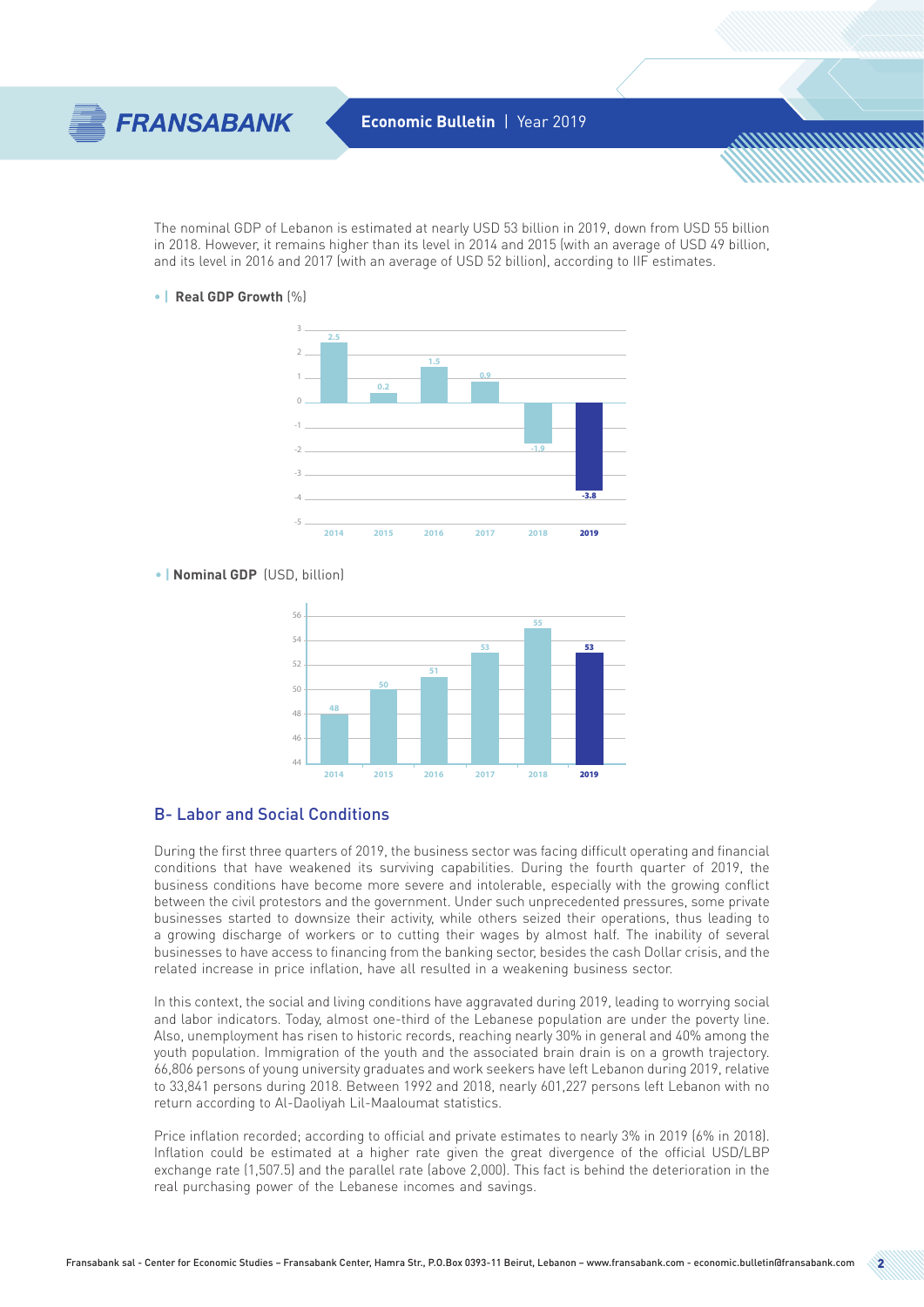

**• | Evolution of Average Annual Inflation Rate (%)**



#### • Major Macro Economic Indicators

| <b>Indicators</b>                          | 2018   | 2019   | % Change |
|--------------------------------------------|--------|--------|----------|
| GDP (in nominal terms, USD billion)        | 55.0   | 53.0   | [3.6]    |
| Real GDP growth [%]                        | [1.9]  | [3.8]  |          |
| Inflation rate [%]                         | 6.1    | 29     |          |
| Share of population under poverty line [%] | 250    | 33.3   |          |
| General unemployment [%]                   | 200    | 300    |          |
| Unemployment among the youth [%]           | 300    | 40.0   |          |
| Immigrated Lebanese                        | 33.841 | 66.806 | 974      |

Sources: Estimates of Domestic and International Institutions, IIF, and Al-Daoliyah Lil-Maaloumat

# C- Performance of Economic Sectors

The majority of the productive and services sectors of the Lebanese economy recorded a declining performance in 2019, when compared to 2018. The **construction sector** experienced a retarding activity, with the number of construction permits falling by an annual rate of 19.8% to 10,991 permits, and its surface area shrinking by 32.6% to 6,081,333 sqm in 2019. Also, cement deliveries fell by 30.9% between November 2018 and November 2019.

#### **• | Area of Construction Permits** (Thousand SQM)



<u>MMMMMMMMm</u>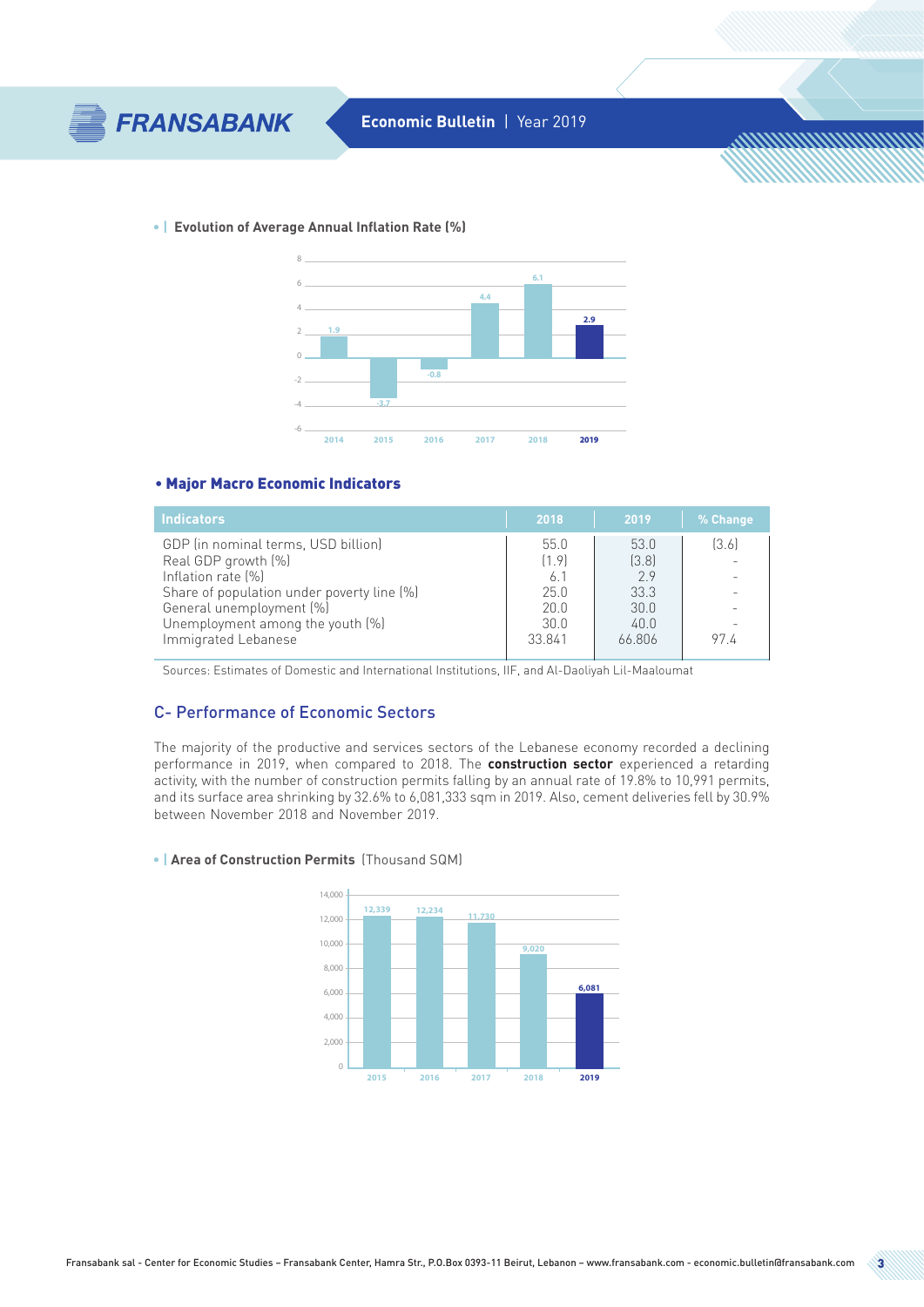

The **property sector** also witnessed a downtrend, with the numbers of sales operations declining by an annual rate of 17.1% to 50,352 operations, the sales to foreigners decreasing by 18.2% to USD 993 million, and the value of property sales transactions falling by 15.9% to USD 6.8 billion in 2019.

**• | Value of Real-Estate Transactions** (USD, million)



The performance of the **transport sector**, both air transport and maritime transport, was inferior in 2019 relative to 2018. Passengers via Beirut - Rafic Hariri International Airport declined in number by an annual rate of 1.8% to nearly 8.7 million passengers, and in its aircraft activity by 1.8% to 72,279 planes in 2019. The Port of Beirut's revenues fell by an annual rate of 14.1% to USD 198.9 million. The number of containers, number of ships and the quantity of goods all declined by an annual rate of 16.5%, 6.7% and 18.3% respectively in 2019.



#### **• | Passengers at the Airport**

**• | Port of Beirut Revenues** (USD, million)

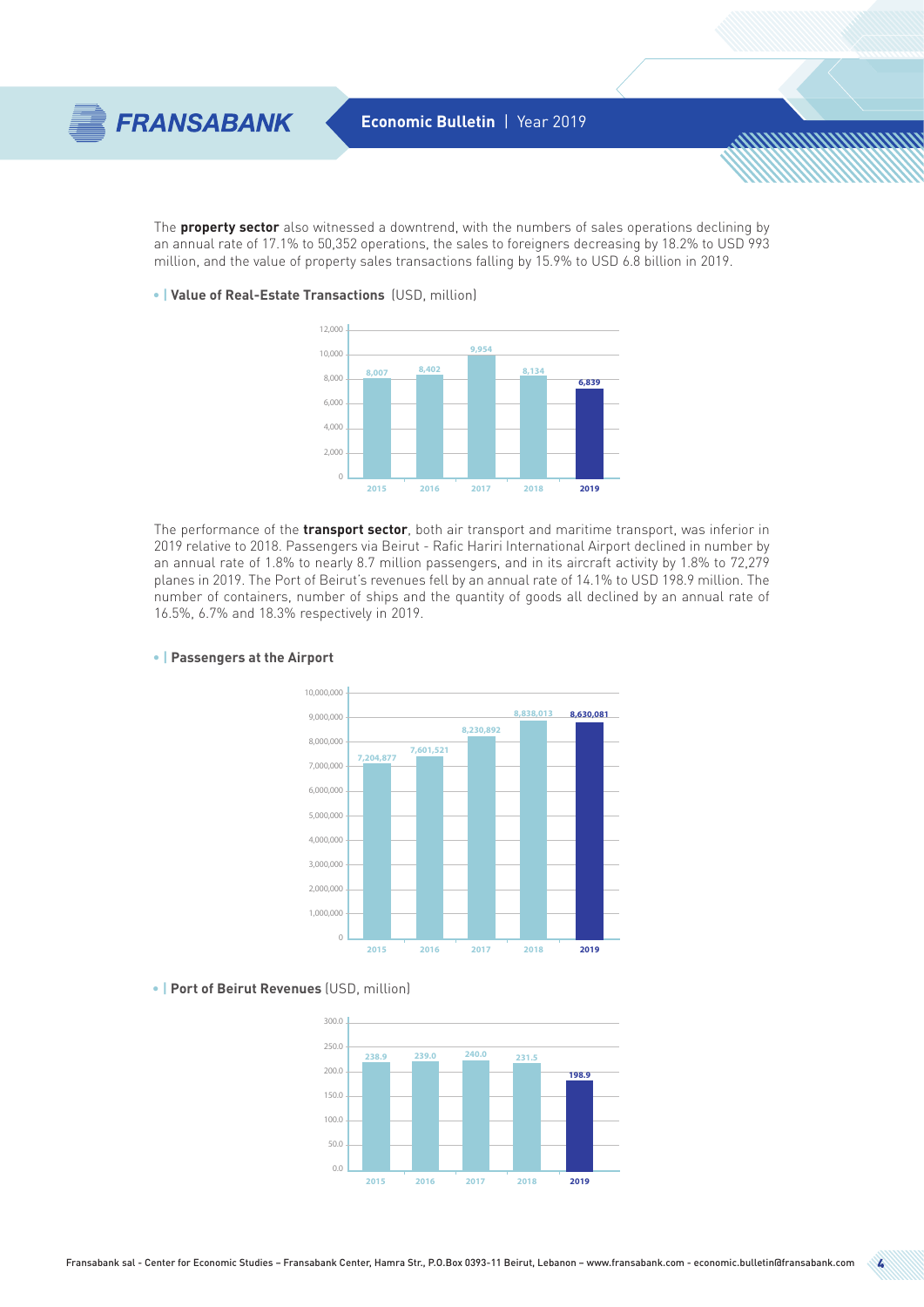

The **tourism sector** experienced a weak performance in 2019, with the number of tourists dropping by an annual rate of 1.4% to 1.94 million visitors, and their spending was 1.8% lower than its 2018 level (+6.5%). In parallel, the **hotel sector** was negatively affected by a retarding tourism activity, wherein the occupancy rate of Beirut 4 and 5 stars hotels was at nearly 65%, the room rate at USD 202, and the rooms' yield at USD 132 for the first 11 months of 2019.

#### **• | Tourists Activity in Lebanon**



The **internal trade sector** witnessed a contraction in its activity, with the number of cleared checks dropping by an annual rate of 16.4% to 9.9 million checks and its value by 14.4% to USD 66 billion in 2019. These two indicators also reflect a declining private consumption and investment spending in 2019.



#### **• | Clearing Activity** (USD, million)

The **power sector** has continued its weak performance, with electricity production decreasing from 13,884 million kWh in 2018 to 13,650 million kWh in November 2019, i.e. nearly 1.7%.

The **automobile sector** also witnessed a retarding performance, with the number of newly registered cars dropping by 33.4% on annual basis to 21,991 cars in 2019.

The **insurance sector**, according to a Fitch Ratings report, is estimated to record a growth in total gross premiums written by 6.4% in 2019 following a similar growth in 2018 (6.8%).

However, the **export sector** recorded a better activity in 2019, with total industrial and agricultural exports surging by 26.5% on an annual basis to reach USD 3.7 billion.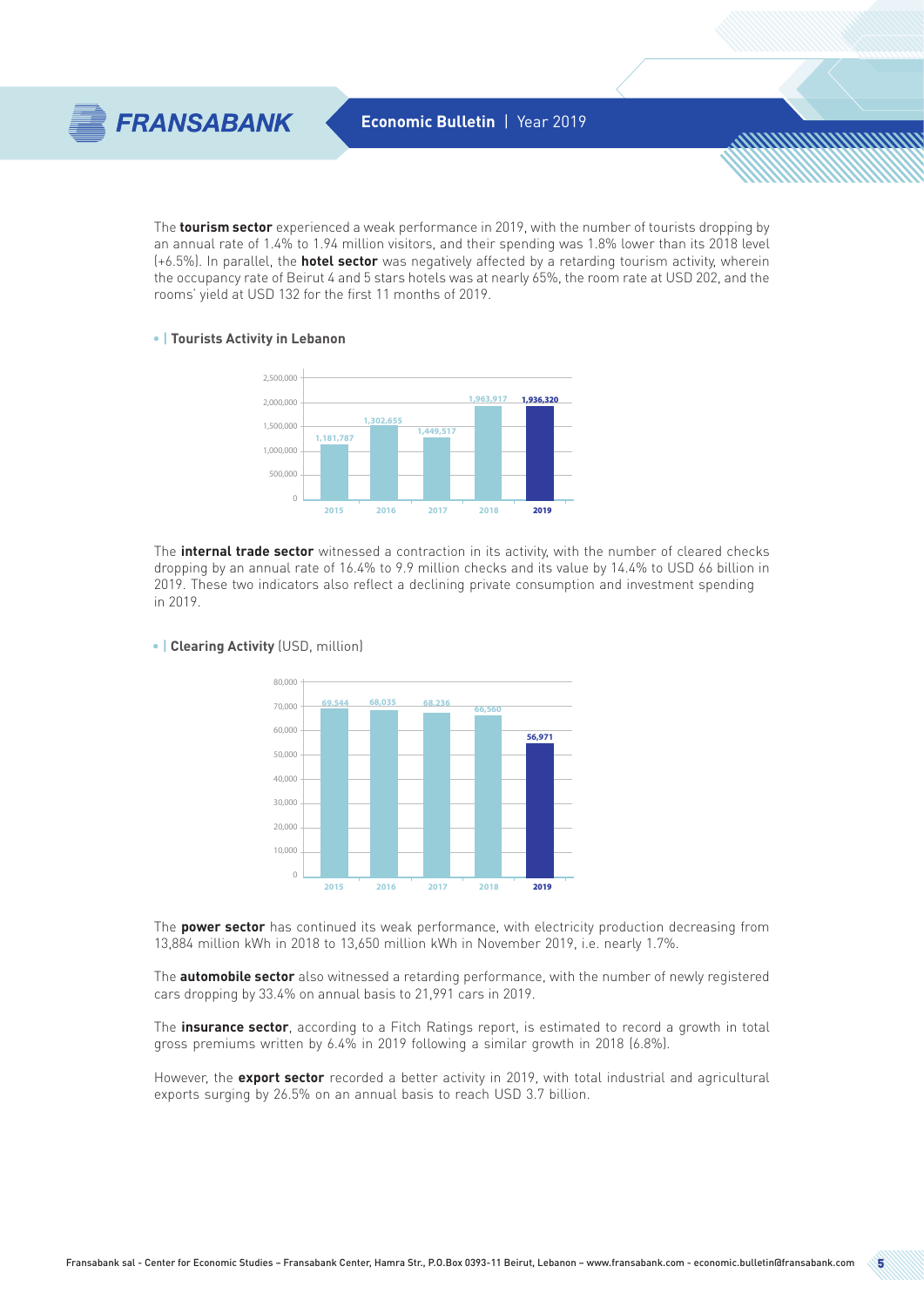#### • Real-Sector Indicators

| <b>Indicators</b>                                                                                                                                                                                                  | 2018                                           | 2019                                          | % Change                                     |
|--------------------------------------------------------------------------------------------------------------------------------------------------------------------------------------------------------------------|------------------------------------------------|-----------------------------------------------|----------------------------------------------|
| Construction permits surface area (sqm)<br>Value of property sales transactions (USD, billion)<br>Passengers activity via HIA (million)<br>Port of Beirut revenues (USD, million)<br>Number of tourists (million)  | 9,019,565<br>8.1<br>8.8<br>231.5<br>1.96       | 6.081.333<br>6.8<br>8.7<br>198.9<br>1.94      | [32.6]<br>(15.9)<br>(1.8)<br>(14.1)<br>(1.4) |
| Hotel occupancy rate $[%]^*$<br>Value of cleared checks (USD, billion)<br>Electricity production (million, kwh)*<br>Newly registered cars<br>Insurance premiums written growth [%]<br>Total exports (USD, billion) | 64.6<br>66.6<br>13,884<br>33,012<br>6.8<br>3.0 | 65.2<br>57.0<br>13.650<br>21.991<br>6.4<br>37 | (14.4)<br>(1.7)<br>(33.4)<br>26.5            |

\*First 11 months

**Source:** Official Directorates

### III. Fiscal Conditions

The aggravating fiscal conditions, due to the absent will by the State to implement radical reforms, remains the major source of Lebanon's current economic crisis.

# A- Fiscal Deficit

Lebanon's fiscal balance remains negative to a large extent, due to weakened public revenues, which fell by an annual rate of 5.5% to nearly USD 9.4 billion, and also weakened public spending which dropped by 8.6% to USD 13.4 billion in November 2019. Public revenues only represent 70% of public spending.

As a result, the fiscal deficit remained high at nearly USD 4 billion in November 2019 although declining by 15% from November 2018.

It is believed that the fiscal imbalance has deteriorated sharply in the last quarter of 2019, in parallel with the sharp decrease in public revenues by at least 40% due to the seizure of payment of taxes, duties and fees on the part of some citizens in line with the protestors' request and lower incomes. The fiscal deficit is estimated to run at USD 5-6 billion for the whole of 2019, to represent at least nearly 10% of GDP.

#### • Public Finances Indicators (USD, million)

| <b>Indicators</b>          | <b>November</b><br>2018 | <b>November</b><br>2019 | % Change |
|----------------------------|-------------------------|-------------------------|----------|
| Public revenues:           | 9.923                   | 9.378                   | (5.5)    |
| Tax revenues               | 7,492                   | 7,189                   | (4.0)    |
| Non-tax revenues           | 2,432                   | 2.189                   | (10.0)   |
| Public spending:           | 14,657                  | 13,402                  | [8.6]    |
| General spending           | 9,037                   | 8.107                   | (10.3)   |
| EDL transfers              | 1.378                   | 1,306                   | (5.2)    |
| Debt service               | 4,332                   | 4,241                   | [2.1]    |
| Others                     | 1.288                   | 1,054                   | [18.2]   |
| Fiscal balance             | (4, 734)                | (4.024)                 | (15.0)   |
| Primary deficit or surplus | (402)                   | 217                     |          |

Sources: Ministry of Finance

<u>MMMMMMMMm</u>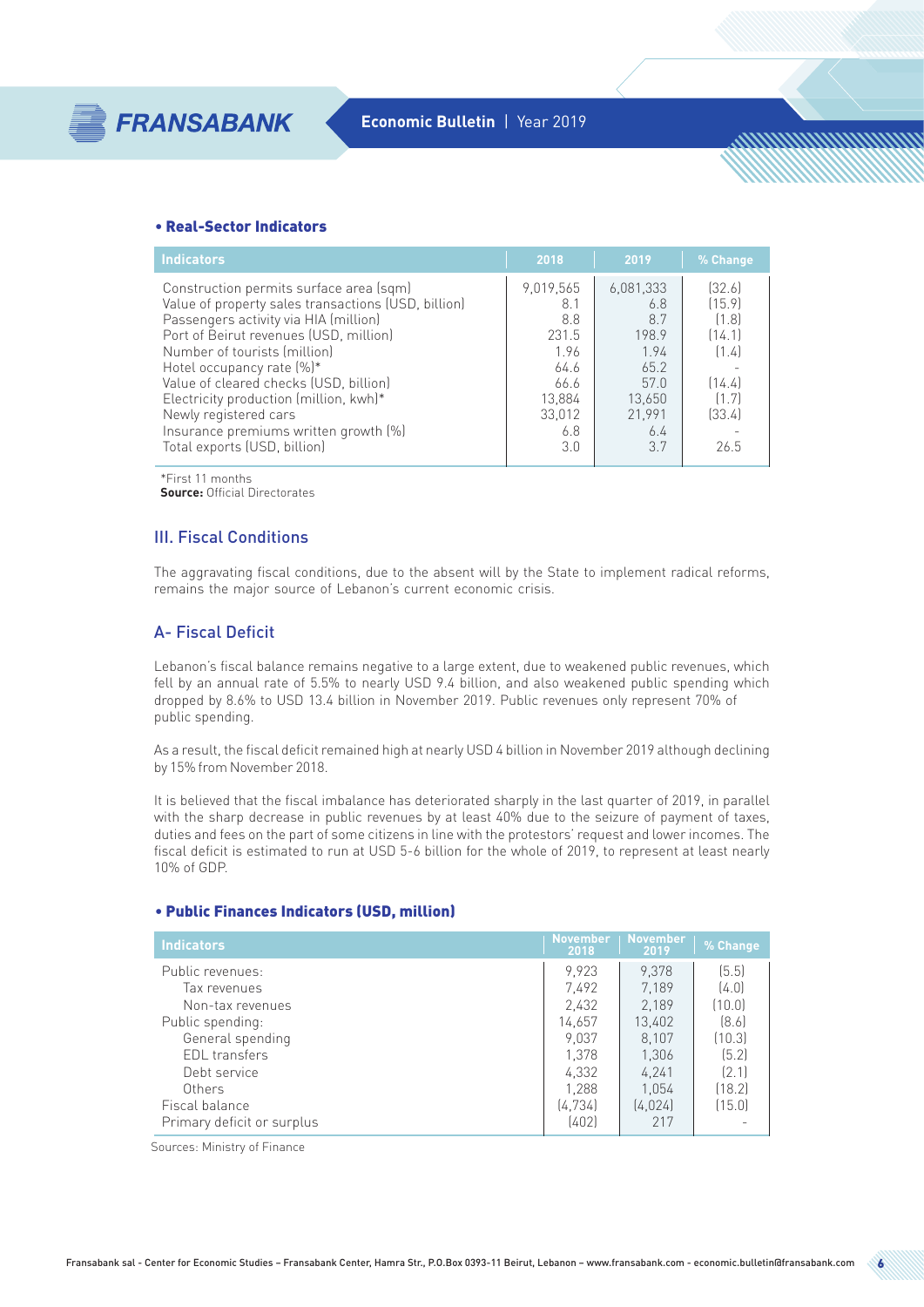

#### B- Public Indebtedness

The State's public indebtedness remains on growth, fueled by the continued fiscal deficits and debt servicing.

Lebanon's gross public debt grew by a rate of 7.6% between the end of 2018 and the end of 2019, reaching USD 91.6 billion, thus representing more than 170% of GDP in 2019.

#### **• | Evolution of the Gross Public Debt** (USD, billion)



The composition of this gross public debt up till the end of 2019 reveals a domestic debt component of USD 57.9 billion which grew annually by 12.1%, and foreign debt component of USD 33.7 billion which grew modestly by 0.8%. The net public debt went up by 11.1% from the end of 2018 to reach USD 81.2 billion at the end of 2019.

#### • Public Debt Indicators (USD, billion)

| Indicators                    | 2018         | 2019         | % Change               |
|-------------------------------|--------------|--------------|------------------------|
| Gross Debt:                   | 85.1         | 91.6         | 76                     |
| Domestic Debt<br>Foreign Debt | 51.6<br>33.5 | 57.0<br>33.7 | 12 <sub>1</sub><br>0.8 |
| Net Debt                      | 75.0         | 81.2         | 11 <sub>0</sub>        |

Sources: Ministry of Finance and Central Bank of Lebanon

In March 2020, the State has to pay some USD 1.2 billion in debt (Eurobonds). Other payments are also due during this year. The government is thinking of debt restructuring measures, focusing on decreasing interest rates and extending the maturity of the due payments. The State has a view of having a support from the banking system (Central Bank and commercial banks) to support the State's objective of lowering debt servicing. The Central Bank is asked to extend a financial support of USD 4 billion, and banks are asked to contribute with an amount of USD 500 million.

The major challenge the State is facing today on the fiscal front is to restore collection of its duties, fees and taxes, to enhance its public revenues and, hence, with austerity on the spending level, the fiscal deficit growth in 2020 is hoped to be controlled.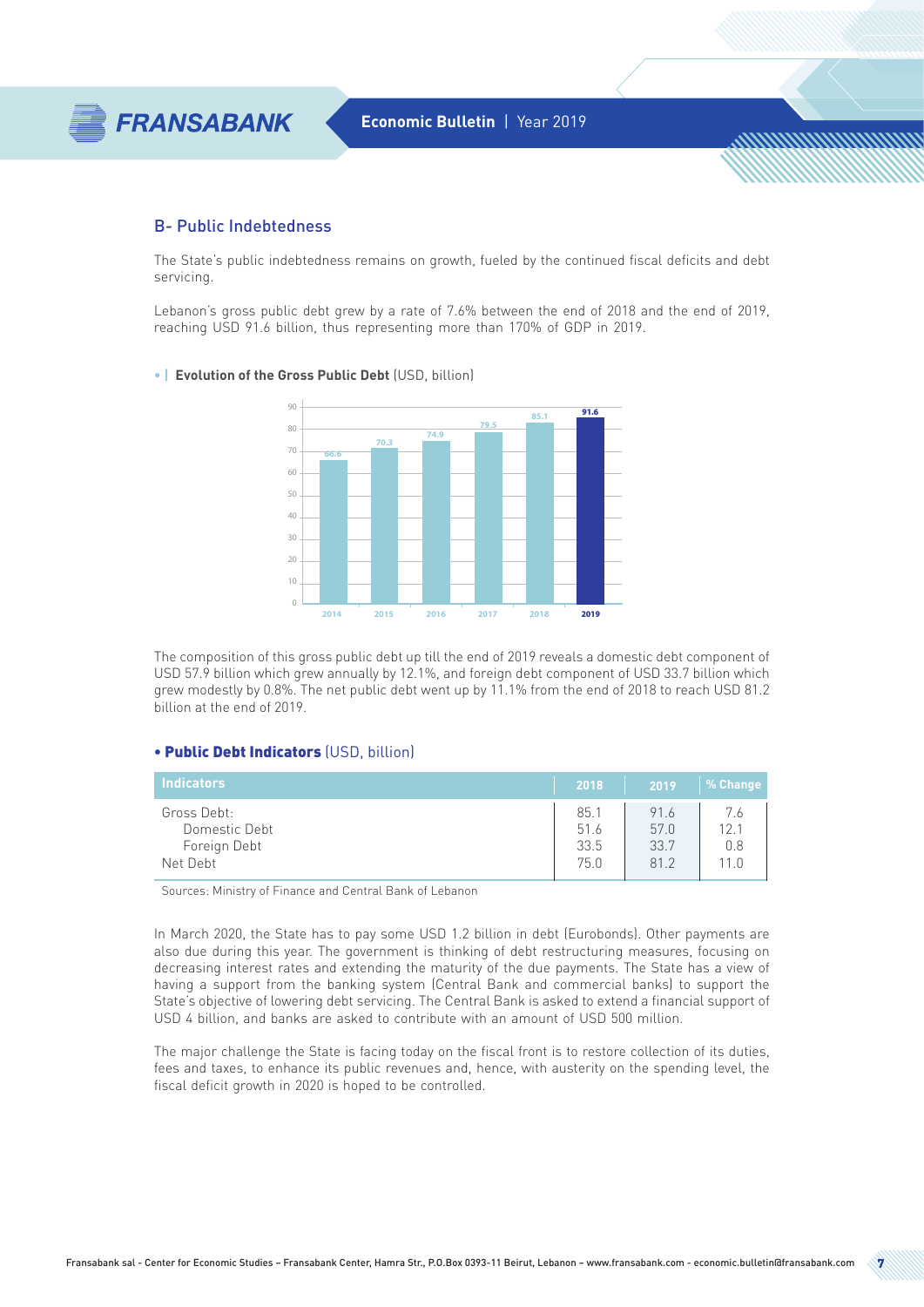

## IV. Financial Conditions

During 2019, mainly its fourth quarter, pressures have mounted on the financial sector, especially the banking sector, and on the exchange rate of the LBP vis-à-vis the US dollar and other foreign currencies. A growing control on capital was implemented in October 2019 in line with the US Dollar crisis.

### A- Monetary Situation

Following the unfavorable socio-economic and fiscal conditions during 2019, besides the degradation of confidence on all levels, the country experienced a major bank run which resulted in conversions from the LBP to US dollar and hence a shortage of US dollars in the money market, besides also a large demand for the LBP. This has caused a wave of capital controls, with exceptional banking measures on cash withdrawals and foreign transfers. This was accompanied by controls on organizing foreign-currency financing of imports of vital goods on the part of the Central Bank.

Besides the officially pegged exchange rate of the US dollar vis-à-vis the LBP at 1,507.5 at banks, a new, higher parallel rate was operated at exchange houses with one US dollar in excess of LBP 2,000, reaching 2,400 or 2,500 at some times during December 2019.

In this context, the Central Bank intervened in the foreign-exchange market to maintain the stability of the official exchange rate. This resulted in declining foreign-currency assets from USD 37.3 billion at the end of 2018 to USD 36.7 billion at the end of 2019, i.e. by 1.6% on annual basis.

In addition, the Central Bank issued a circular to commercial banks to drop down interest rates on deposits to a ceiling of 5% on the US dollar and to 8.5% on the LBP.

### B- Banking Situation

The year 2019, mainly its last quarter, witnessed a strong bank run, in line with the deteriorating socio-economic and financial conditions in Lebanon. Commercial banks implemented tight controls on cash withdrawals in US dollar and LBP, and on transfers abroad. These measures were necessary to control the extensive demand for cash, and conversions from the US dollar to the LBP protect depositors, and secure the financial stability of the banking sector.

This bank run resulted in a decrease in deposits, nearly USD 15.4 billion in 2019, with USD 11.4 billion alone in its fourth quarter. Such deposit decrease was reflected in a contraction by USD 13.1 billion in LBP, and USD 2.3 billion in foreign currencies. In this context, deposit dollarization went up to 76% in 2019, relative to 70.6% in 2018.

With unfavorable business, economic and banking conditions, commercial banks ceased the extension of loans to economic agents (individuals and businesses), thus producing a contraction in bank credit to the private sector by nearly USD 9.6 billion to USD 49.8 billion at the end of 2019. In this sense, loan dollarization was nearly USD 68.7% at end-December 2019.

In parallel, commercial banks decreased their lending to the public sector, mainly via their subscription in TBS, by nearly USD 4.9 billion in both foreign currencies and LBP.

The Central Bank directed commercial banks to raise their capital by 20% up till June 2020 so as to enhance its current capitalization. This capital increase would raise the current equity by almost USD 4 billion, up to USD 24.7 billion, keeping in mind that banks' capital increased by 2.8% in 2019.

<u>MMMMMMMMm</u>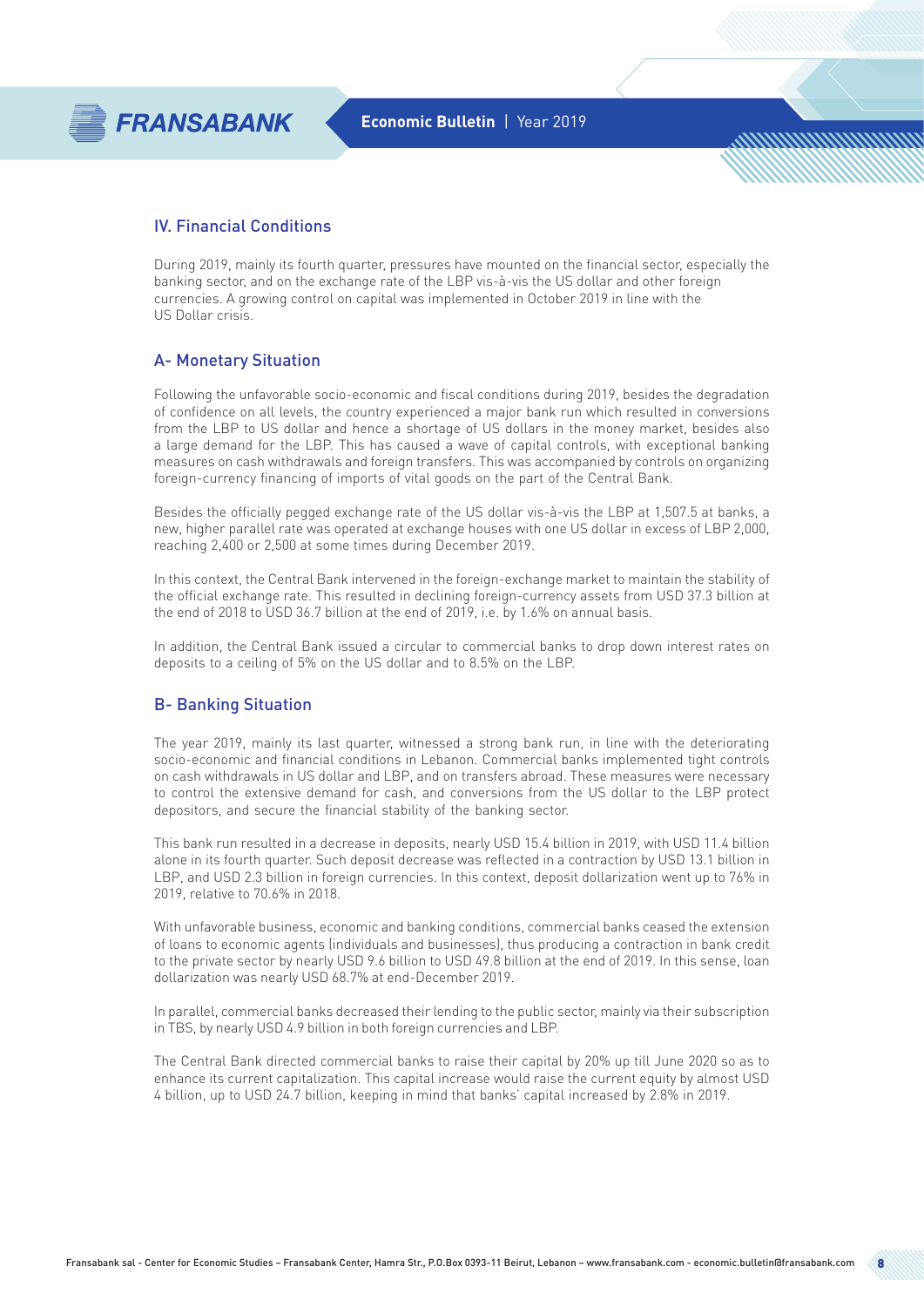<u>MMMMMMMMm</u>

#### • Banking Indicators

| <b>Indicators</b>                     | % change in 2018 | % change in 2019 |
|---------------------------------------|------------------|------------------|
| Total assets                          | 29.6             | [32.7]           |
| Total deposits                        | 5.6              | (15.4)           |
| Total credits                         | [0.3]            | (9.6)            |
| Total equity (amount in USD, billion) | 20.1             | 207              |

Sources: Central Bank of Lebanon and Association of Banks in Lebanon

### C- Capital Market

The Beirut Stock Exchange (BSE) was affected by the deteriorating economic conditions in Lebanon during 2019. The contraction in its activity was visible across all its indicators.

The market capitalization of BSE dropped by 17.3% from 2018 to reach USD 7.5 billion at the end of 2019. Similarly, the total trading value of BSE fell by 47.6% to USD 197 million during the same period. The market's price index declined from 83.9 to 69.7 during this period.

#### • BSE Indicators

| <b>Index</b>                         | 2018    | 2019  | 1 % Change |
|--------------------------------------|---------|-------|------------|
| Market capitalization (USD, million) | 9 1 1 7 | 7.540 | [17.3]     |
| Total trading value (USD, million)   | 376     | 197   | [47.6]     |
| Price Index                          | 83.9    | 69.7  | 16.9       |

Source: BSE

# D- Financial Institutions

The performance of financial institutions operating in Lebanon in 2019 was inferior to that recorded in 2018.

The total balance sheet (or consolidated assets) fell by 10.2% from 2018 to reach USD 1.4 billion at the end of 2019. The claims on resident customers dropped also by 7.5% to USD 624.1 million during this period. However, the resident customer deposits witnessed an increase of 8.5% to USD 171 million during the same period.

#### • Indicators of Financial Institutions (USD, million)

| <b>Indicators</b>                                                               | 2018                   | 2019          | % Change              |
|---------------------------------------------------------------------------------|------------------------|---------------|-----------------------|
| Balance sheet<br>Claims on resident customers<br>Deposits of resident customers | 1.538<br>674.8<br>1576 | 1.383<br>624. | (10.2)<br>(7.5)<br>85 |

Source: Central Bank of Lebanon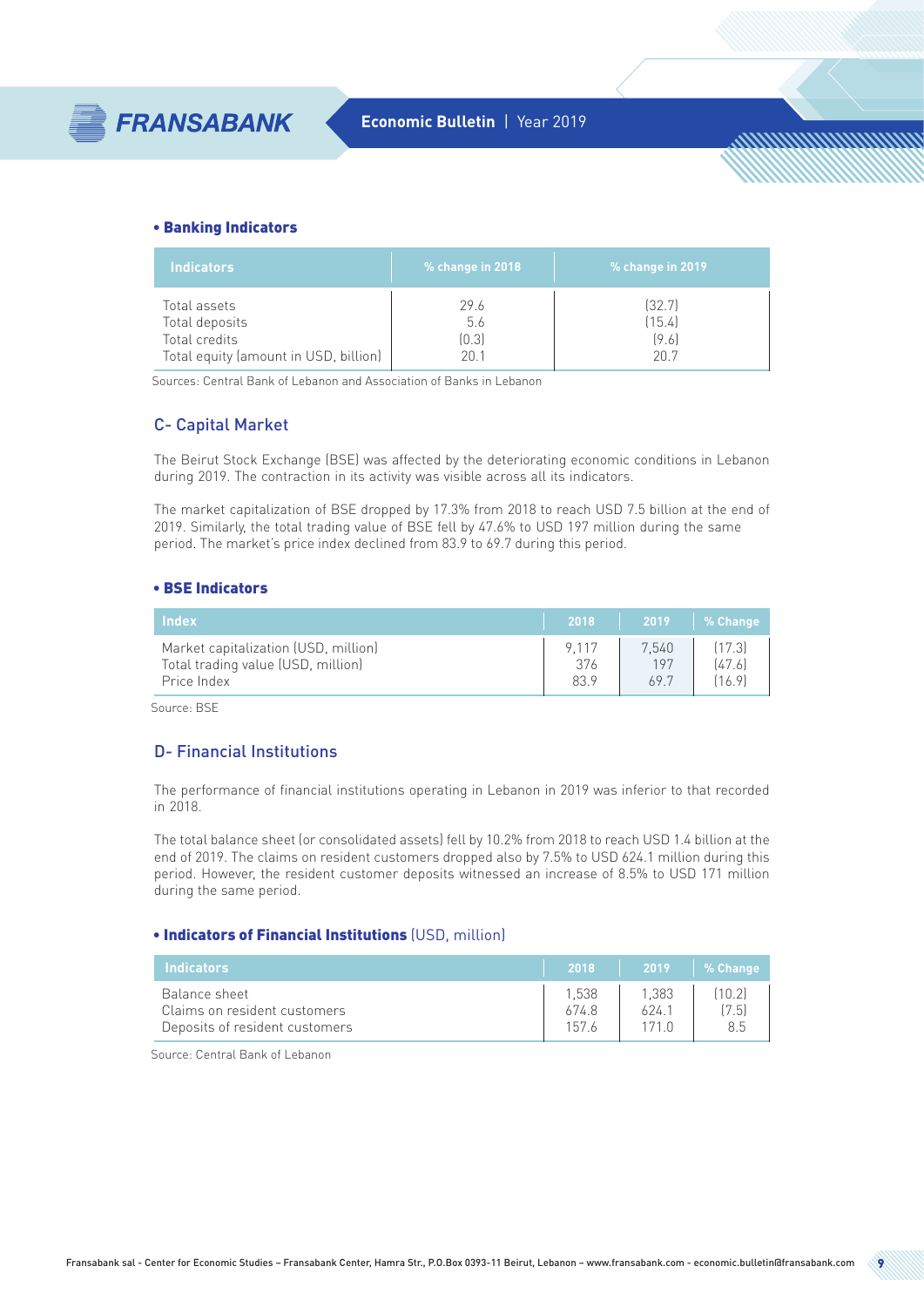

### E- BTA-Fransabank Retail Index

**FRANSABANK** 

The last quarter of 2019 was characterized with developments that were – to date, unfamiliar and unprecedented on the Lebanese scene, neither in economic terms nor in financial or monetary or political or even social terms.



*MMMMMMMMWW* 

Only one week after the symbolic and successful call of BTA for all traders to stop work for one hour and stand in front of their place of work throughout the Lebanese territory on the 10th of October (a call that was followed by more

than 100,000 persons), as a sign of protest against the prevailing economic situation and the announced new tax measures,

Massive protests took place in the streets and on the roads across Lebanon to express the population's refusal of the new package of measures that the government was about to enforce. This movement pushed the government of Mr Hariri to resign, and the search for a new prime minister began.

These protests were accompanied by a very heavy pressure on the monetary and banking scene, with bank agencies facing excessive demand for cash withdrawals that pushed them to formalize the withdrawal operations, especially in light of the very high demand on US Dollars and other F/Cs, while people started collecting as much cash at home as possible and while households' consumption was restricted to basic necessities.

Obviously, consumption turnovers fell sharply in almost all trading sectors, especially during the second half of this quarter, as spending became very tight and focused on essentials only.

This strong recessionary pressure pushed a certain number of traders and companies to give up and decide to cease activities in an attempt to stop the financial hemorrhage they have been trying to confront for a long period of time.

The most important consequence of these closures was the termination of employees whose numbers reached – according to a very recent survey conducted by INFOPRO at the end of 2019 and early 2020, the dramatic number of 220,000.

This of course comes on top of shops, stores and companies that remained in activity but were forced to either apply cuts on their employees' salaries and/or cuts in working hours.

Either case, the result was the same: a dramatic fall in Lebanese households' purchasing power while the Consumer Price Index was surging rapidly.

It should be noted that the CPI between the fourth quarter of 2018 and the fourth quarter of 2019 as per the official CAS figures, posted as much as + 6.96 % increase, a development that should warn about the very negative impact of the correlation between falling purchase power and escalating CPI.

Moreover, if sectoral inflation levels are scrutinized, it should be noted that inflation did reach some higher levels in few sectors, during the period under review as compared to Q4 2018, as per the following:

- + 26.75 in the Liquor, Spirits and Tobacco sector,
- + 17.96 % in the Furniture & decoration sector,
- + 17.36 % in the Clothing and footwear sector,
- + 14.95 % in the Transport sector,
- + 11.53 % in the Recreation, amusement, and culture sector,

And even in the Supermarkets & Food Shops sector, where an inflation level of 9.77 % was reported.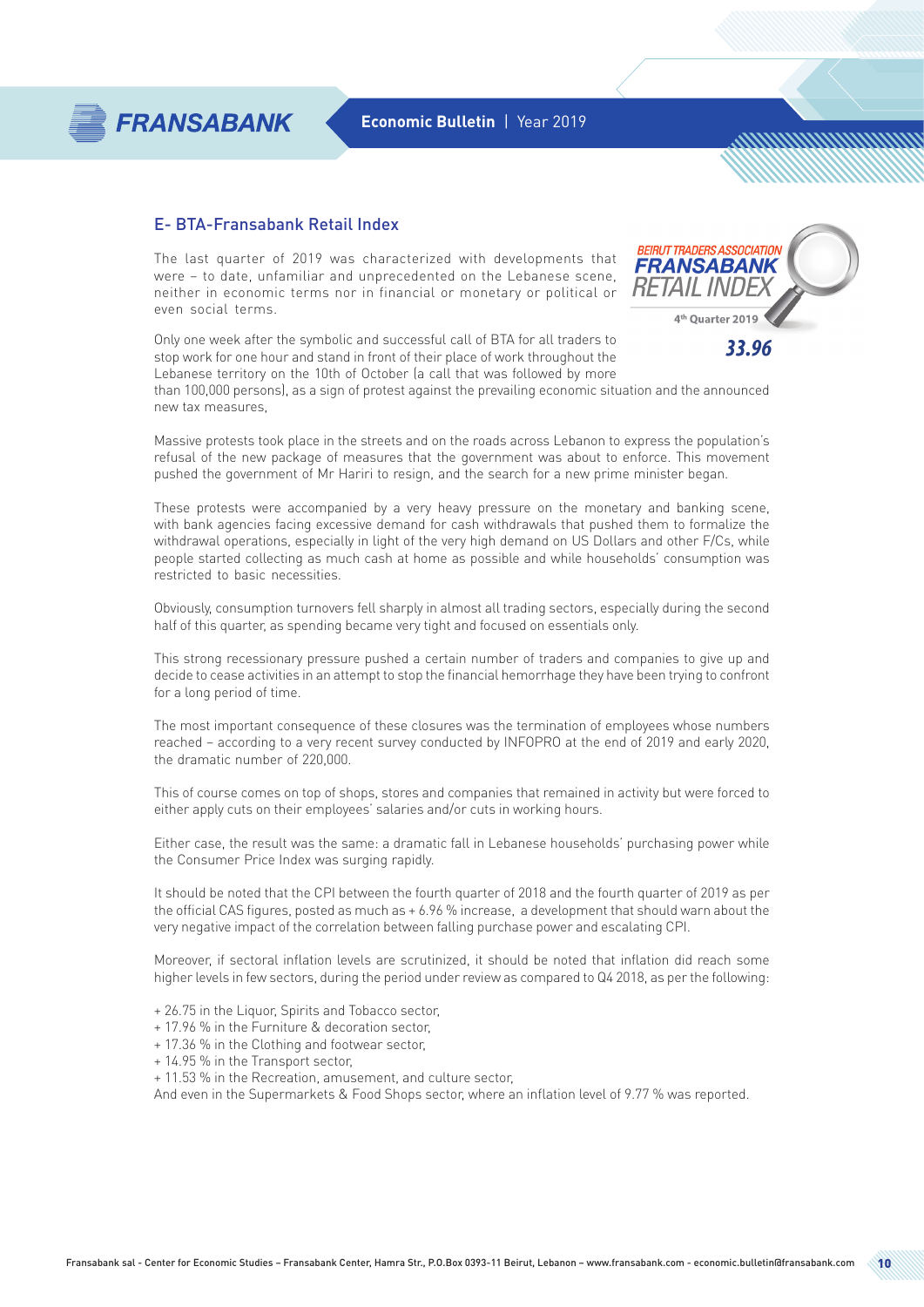

<u>MANAMANININA A</u>

| <b>CPI</b> (as per CAS official results)                                                                                                                                                                                                                                                                                                                                |                                                                                                                                                                                                                          |
|-------------------------------------------------------------------------------------------------------------------------------------------------------------------------------------------------------------------------------------------------------------------------------------------------------------------------------------------------------------------------|--------------------------------------------------------------------------------------------------------------------------------------------------------------------------------------------------------------------------|
| Q4 '14 / Q4 '13<br>Q1'15/Q1'14<br>Q2 '15 / Q2 '14<br>Q3 '15 /Q3 '14<br>Q4 '15 / Q4 '14<br>Q1 '16 / Q1 '15<br>Q2 '16 / Q2 '15<br>Q3 '16 / Q3 '15<br>Q4 '16 / Q4 '15<br>Q1'17/Q1'16<br>Q2 '17 / Q2 '16<br>Q3 '17 / Q3 '16<br>Q4 '17 / Q4 '16<br>Q1'18 / Q1'17<br>Q2'18 / Q2'17<br>Q3 '18 / Q3 '17<br>Q4 '18 / Q4 '17<br>Q1'19'Q1'18<br>Q2 '19 / Q2 '18<br>Q3 '19 / Q3 '18 | $(0.71\%$<br>$(3.38\% )$<br>$(3.37\%)$<br>$[4.67\%]$<br>(3.40%<br>(3.57 %)<br>$(0.98\%$<br>1.03 %<br>3.14 %<br>5.12 %<br>3.48 %<br>4.15 %<br>5.01 %<br>5.35 %<br>7.61 %<br>6.53%<br>3.98 %<br>4.08 %<br>1.69 %<br>1.09 % |
| Q4'19 / Q4'18                                                                                                                                                                                                                                                                                                                                                           | 6.96 %                                                                                                                                                                                                                   |
| Q4 '14 / Q3 '14<br>Q1 '15 / Q4 '14<br>Q2 '15 / Q1 '15<br>Q3 '15 / Q2 '15                                                                                                                                                                                                                                                                                                | $(1.49\%$<br>$(0.98\%$<br>$(1.12\%$                                                                                                                                                                                      |
| Q4'15/Q3'15<br>Q1 '16 / Q4 '15<br>Q2'16/Q1'16<br>Q3 '16 / Q2 '16<br>Q4 '16 / Q3 '16<br>Q1 '17 / Q4 '16<br>Q2 '17 / Q1 '17<br>Q3 '17 / Q2 '17<br>Q4 '17 / Q3 '17<br>Q1'18/Q4'17<br>Q2 '18 / Q1 '18                                                                                                                                                                       | $(1.18\%$<br>$(0.16\%$<br>$(1.15\% )$<br>1.54 %<br>0.82%<br>1.93 %<br>0.74%<br>$(0.04\%$<br>1.47 %<br>2.78 %<br>$(1.06\%$<br>2.10 %                                                                                      |
| Q3 '18 / Q2 '18<br>Q4 '18 / Q3 '18<br>Q1 '19 / Q4 '18                                                                                                                                                                                                                                                                                                                   | 0.45%<br>0.32%<br>1.16 %                                                                                                                                                                                                 |
| Q2 '19 / Q1 '19<br>Q3 '19 / Q2 '19<br>Q4'19 / Q3'19                                                                                                                                                                                                                                                                                                                     | $(0.25\% )$<br>$(0.14\%$<br>5.99 %                                                                                                                                                                                       |

As a result, the consolidated real retail turnover figures (i.e. after applying the inflation rate weight on the nominal results) have posted a decline of – 27.38 % between the fourth quarter of 2018 and the fourth quarter of 2019, in comparison to the – 6.18 % posted for the previous quarter.

By excluding the fuel sector results (where a drop of – 2.63 % in volume was reported between the levels of Q4 '18 and Q4 '19), the real consolidated turnover drop reaches – 33.59 % in comparison to the Q4 '18 figures (also excluding fuel), against – 7.19 % for the previous quarter.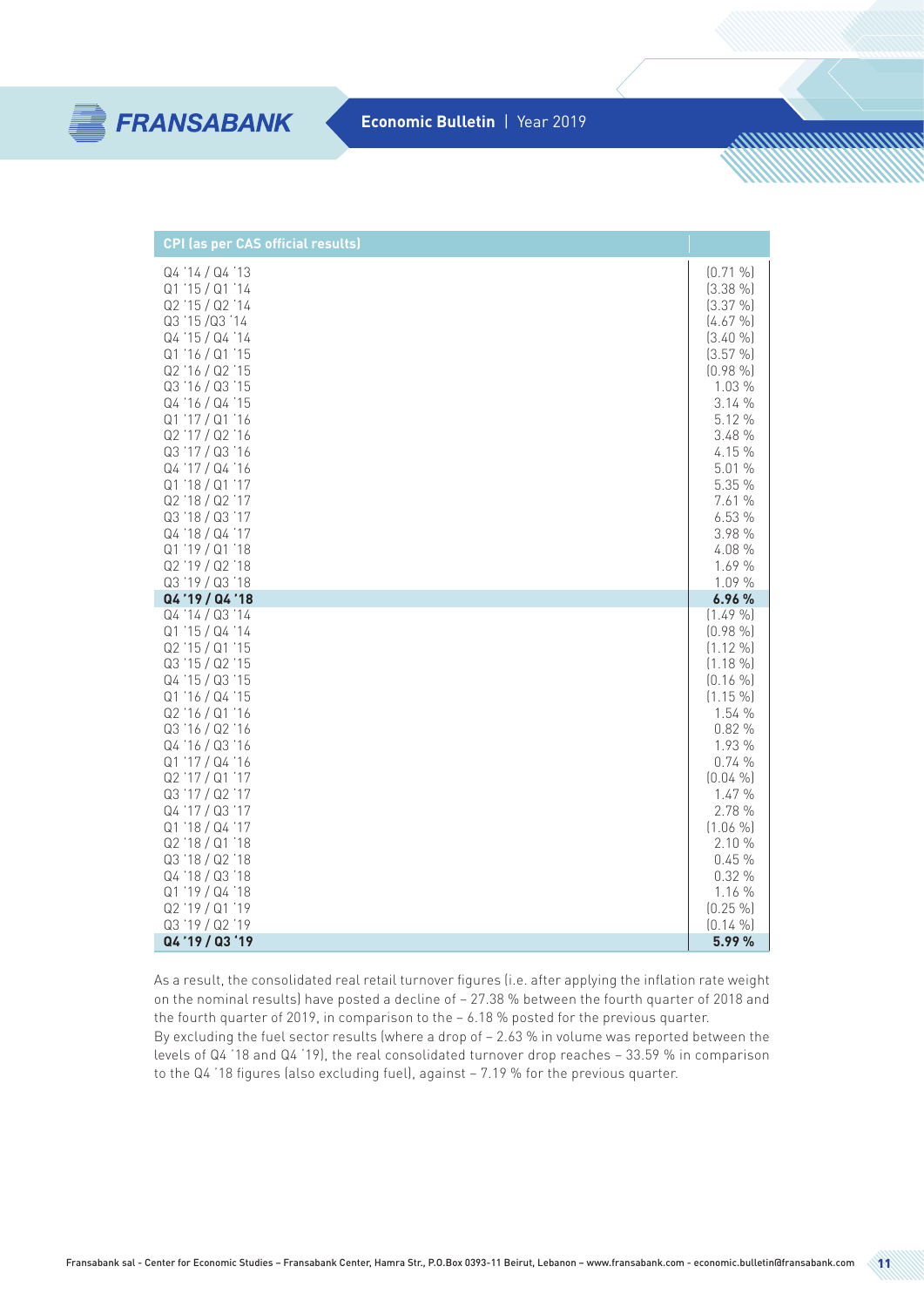<u>MMMMMMMMMh</u>

#### • Yearly Variation between 4th Quarter '18 and 4th Quarter '19

|                                                                                                                                                                                                                                                                                         | $\sqrt{042018}$                     | Q4 2019                                        |                      |
|-----------------------------------------------------------------------------------------------------------------------------------------------------------------------------------------------------------------------------------------------------------------------------------------|-------------------------------------|------------------------------------------------|----------------------|
| Nominal Year to Year Variation (incl. Liquid Fuels)<br>Nominal Year to Year Variation (excl. Liquid Fuels)<br>CPI between Dec '18 and Dec '19 (as per the official CAS figures)<br>Real Year to Year Variation (incl. Liquid Fuels)<br>Real Year to Year Variation (excl. Liquid Fuels) | 100.00<br>100.00<br>100.00<br>10000 | 78.40<br>71.86<br>$(6.96\%)$<br>72.95<br>66.85 | (27.05%)<br>(33.15%) |

\* CAS – CPI – Dec '19

The above figures clearly display a sharp deterioration in consumption levels, with the already prevailing negative factors undermining the commercial activity further reinforced by the recent events on the Lebanese scene, mainly the popular upraise and roads blocking, as well as monetary and banking pressures. All the above has evidently sharply tightened the levels of trading and consumption in particular, and the whole economy in general. Let alone the forced shutdown of shops, stores and companies as a result of road closures and the difficulty of commuting between regions.

The analysis of the performance during the fourth quarter of this year, and of the various retail trade market sectors, clearly translates the dramatic fall in all turnover figures.

As a result, real figures (i.e. weighed with the respective CPI figures for every sector of the retail trade activities) posted by the main sectors where declines were registered during the fourth quarter of 2019 in comparison to the fourth quarter of 2018 included (in addition to the fuel sector where a drop in volume by – 2.63 % was recorded):

- > Cellular Phones (- 77.10 % against 41.24 %)
- > Sports Items & Equipment (- 72.57 % against 3.72 %)
- Silverware and Decoration (- 63.90 % against 3.27 %)
- Household Electrical Equipment (- 59.25 % against 12.16 %)
- Carpets and Antiques ( $-58.98\%$  against  $-6.54\%$ )
- > Home Accessories (- 55.60 % against 5.88 %)
- > Clothing (- 52.80 % against 13.36 %)
- > Shoes and Leather Products (- 52.07 % against 23.92 %)
- > Commercial Shopping Centers (- 48.72 % against 11.21 %)
- > Liquor & Spirits (- 45.89 % against 3.97 %)
- > Used Cars Dealers (- 44.03 % against 1.01 %)
- > Toys (- 41.51 % against 19.77 %)
- > Optical and Hearing Aid Instruments (- 40.87 % against 4.57 %)
- > Musical Instruments (- 38.07 % against 6.83 %)
- > Perfumes and Cosmetics (- 34.89 % against + 0.18 %)
- > Medical Equipment (- 34.16 % against 0.03 %)
- > Watches and Jewelry (- 33.41 % against 8.69 %)
- > Bakeries & Pastries (- 23.90 % against + 4.43 %)
- > Pharmaceuticals (- 23.90 % against 8.51 %)
- > Furniture (- 20.88 % against 42.57 %)
- > Tobacco (- 18.62 % against + 12.86 %)
- > Restaurants and Snacks (- 17.80 % against + 0.28 %)
- > Construction Equipment (- 16.69 % against 16.41 %)
- > Books & Stationery & Office Supplies (- 10.84 % against + 11.14 %)
- Supermarkets and Food Shops (- 8.37 % against 4.19 %)

The lack of any sector posting an even slight positive result is noticeable.

On the other hand, the CPI between Q3 '19 and Q4 '19 also indicated a sharp increase in prices (+ 5.99 %), and the overall consolidated real result for the fourth quarter also displayed a sharp decline in all sectors because obviously of all factors mentioned that have resulted in a strong and unexpected drop in consumption levels in the lapse of only one quarter, whereas seasonal factors such as the festive season and year end considerations did not have any impact this year and the markets were in a semi paralysis situation.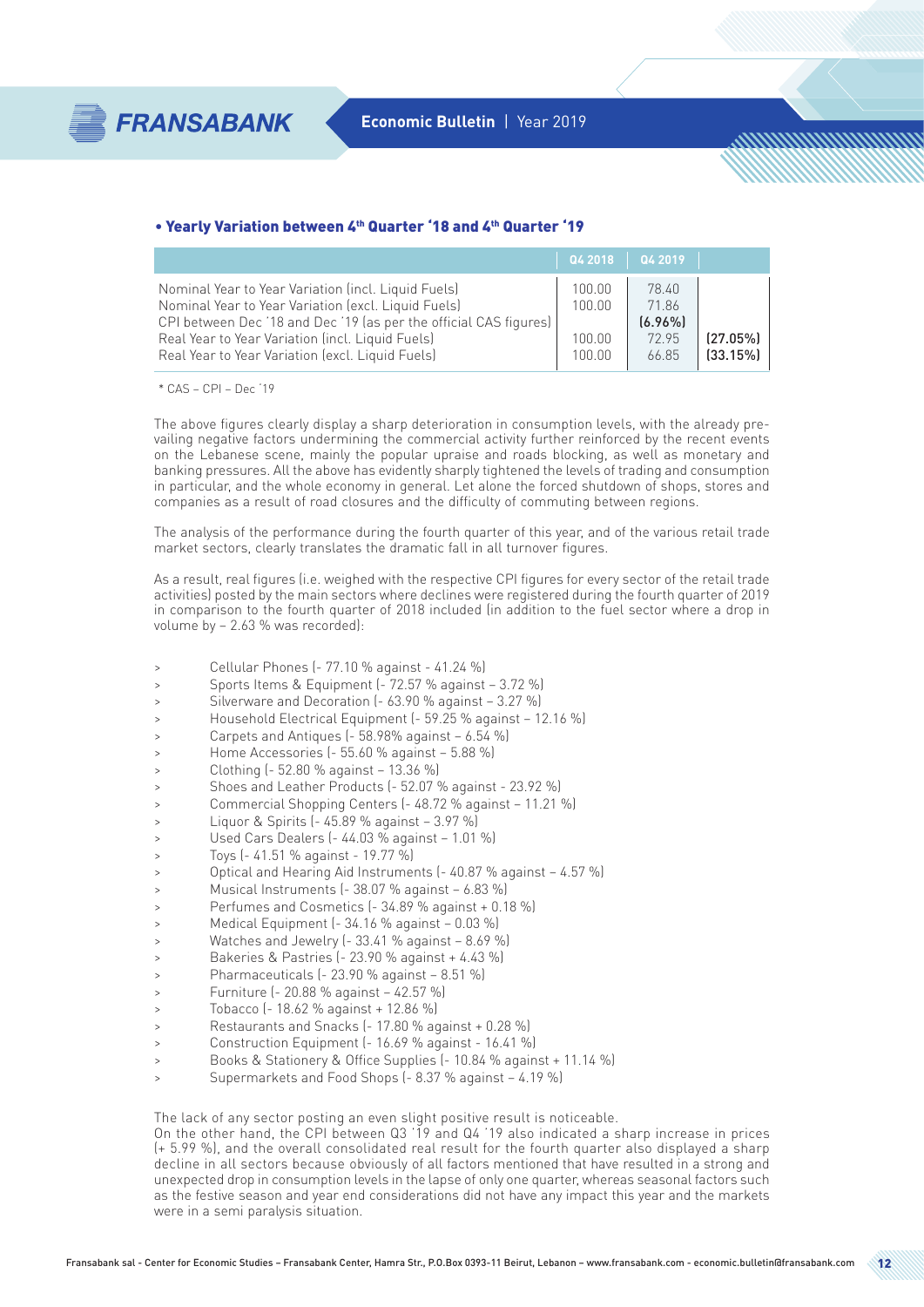http://www.com/

As a result, the consolidated real figures (i.e. weighed with the respective CPI figures for every sector of the retail trade activities) for all retail trading sectors (with the exception of the Supermarkets & Food stores sector) posted a heavy decline and stood at – 28.14% as compared to the real figures of Q3 '19, excluding the Fuel sector (where a sharp – 18.28% was registered for this period). The declines in the main sectors where as follows:

- > Silverware and Decoration (- 61.71 %)
- > Cellular Phones (- 50.24 %)
- > Household Electrical Equipment (- 50.15 %)
- > Clothing (- 45.63 %)

**FRANSABANK** 

- > Sports Items & Equipment (- 43.39 %)
- Optical Instruments (- 41.04 %)
- > Tobacco (- 37.25 %)
- > Shoes and Leather Products (- 35.95 %)
- > Commercial Shopping Centers (- 35.25 %)
- > Restaurants and Snacks (- 34.57 %)
- > Bakeries & Pastries (- 34.44 %)
- > Perfumes and Cosmetics (- 33.75 %)
- > Used Cars Dealers (- 32.51 %)
- > Toys (- 26.76 %)
- > Watches and Jewelry (- 24.44 %)
- > Furniture (- 21.68 %)
- > Liquors (- 21.37 %)
- > Construction Equipment (- 19.32 %),
- > Books & Stationery & Office Supplies (- 17.21 %)
- > Pharmaceuticals (- 8.56 %)

Only Supermarkets and Food Shops achieved a + 1.55 % increase in their turnover figures.

As a result, with the base index 100 fixed at the fourth quarter of 2011, and with a quarterly inflation rate of + 5.99% for the fourth quarter of 2019, as per the official CAS report, the "BTA-Fransabank Retail Index" (with all sectors included) registered 33.96 for the fourth quarter of the year 2019. This figure compares to the level of 45.04 for the third quarter of 2019.

#### • BTA - Fransabank Retail Index for Q3 - 2019 (Base 100 : Q4 - 2011)

|                                                                                                                                        | 2011 | 2012           |    |    | 2013                                                                                               |                |    |                | 2014           |                |                | 2015                                                                        |    |  |                |    |    |
|----------------------------------------------------------------------------------------------------------------------------------------|------|----------------|----|----|----------------------------------------------------------------------------------------------------|----------------|----|----------------|----------------|----------------|----------------|-----------------------------------------------------------------------------|----|--|----------------|----|----|
|                                                                                                                                        | Q4   | Q <sub>1</sub> | 02 | Q3 | Q4                                                                                                 | Q <sub>1</sub> | Q2 | Q <sub>3</sub> | Q <sub>4</sub> | Q <sub>1</sub> | Q <sub>2</sub> | Q3                                                                          | Q4 |  | Q <sub>2</sub> | Q3 | Q4 |
| Real Index -<br>w/out inflation 100 95.77 100.55 108.54 112.66 90.83 87.85 78.60 65.87 59.68 55.30 55.22 57.57 51.51 51.94 52.77 52.91 |      |                |    |    |                                                                                                    |                |    |                |                |                |                |                                                                             |    |  |                |    |    |
| Real Index -<br>w/ inflation                                                                                                           |      |                |    |    | 100 94.24 101.65 99.97 102.88 89.66 88 78.23 64.52 58.90 55.56 54.45 58.42 52.78 53.82 55.32 55.36 |                |    |                |                |                |                |                                                                             |    |  |                |    |    |
| <b>CPI</b>                                                                                                                             |      |                |    |    |                                                                                                    |                |    |                |                |                |                | 99.80 98.11 98.47 100.00 101.80 100.61 100.78 99.29 98.32 97.22 96.07 95.92 |    |  |                |    |    |

|                                 | 2016           |                   |       | 2017                                                                                                                         |                |                |    |    | 2018           |                                                                                  |                |    | 2019           |                |                |       |
|---------------------------------|----------------|-------------------|-------|------------------------------------------------------------------------------------------------------------------------------|----------------|----------------|----|----|----------------|----------------------------------------------------------------------------------|----------------|----|----------------|----------------|----------------|-------|
|                                 | Q <sub>1</sub> | Ი2                | 0.3   | Q4                                                                                                                           | Q <sub>1</sub> | Q <sub>2</sub> | Q3 | Q4 | Q <sub>1</sub> | Q <sub>2</sub>                                                                   | Q <sub>3</sub> | Q4 | Q <sub>1</sub> | Q <sub>2</sub> | Q <sub>3</sub> | $Q_4$ |
| Real Index -<br>w/out inflation |                |                   |       | 46.27  46.79   51.49   53.86   47.51   46.76   52.00   53.17   49.09   49.49   52.38   54.25   48.88   48.65   49.57   39.76 |                |                |    |    |                |                                                                                  |                |    |                |                |                |       |
| Real Index -<br>w/ inflation    |                | 49.15 48.93 53.41 |       | 54.78 47.97 45.57 49.93 49.64 46.31 45.71 48.17 49.68 44.24 44.14 45.04 33.96                                                |                |                |    |    |                |                                                                                  |                |    |                |                |                |       |
| CPI                             | 94.81          | 96 27             | 97 በለ | 98.93                                                                                                                        |                |                |    |    |                | 99.66 99.61 101.08 103.89 104.99 107.19 107.68 108.02 109.28 109.00 108.85 115.5 |                |    |                |                |                |       |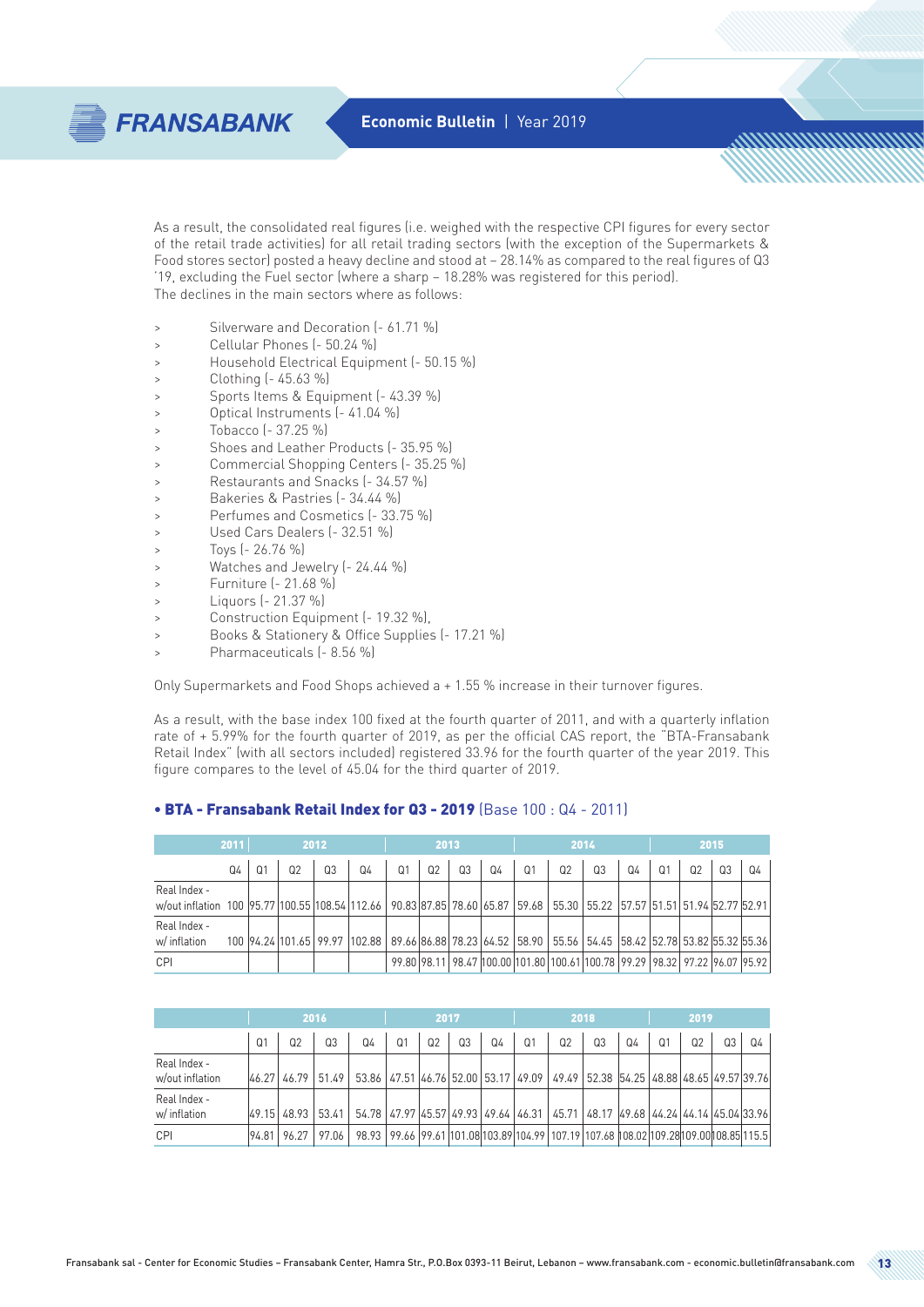

<u>MMMMMMMMMh</u>

#### • Evolution of the BTA - Fransabank Retail Index (Base 100 - Q4 - '11)



The "BTA-Fransabank Retail Index" for the fourth quarter of 2019 displays an unprecedented drop to its lowest level since inception, mainly attributed to the prevailing political and economic situation in the country.

### V. Foreign Sector Conditions

Influenced by the country's economic contraction and lower real incomes, foreign trade experienced a decline in its overall activity, stimulated mainly by lower imports. Capital inflows were lower in 2019 than in 2018, thus resulting in a substantial balance-of-payments deficit in 2019 like in 2018.

#### A- Trade Balance

The total value of foreign trade exports plus imports stood at USD 22.9 billion at end-2019, down from USD 23 billion at end-2018. Imports went down by 3.7% from 2018 reaching USD 19.2 billion at end-2019, while exports rose by 26.5% to USD 3.7 billion during the same period.

Because of such trade exchanges, the country's trade deficit shrank by 8.9% between 2018 and 2019, reaching USD 15.5 billion in 2019. As such, the exports-to-imports ratio improved from 14.8% in 2018 to 19.4% in 2019. The trade deficit as a ratio of GDP decreased from nearly to 31% in 2018 to 29.2% in 2019.

### B- Capital Balance

The year 2019 saw a decline in the transfers of the Lebanese expatriates to their relatives in Lebanon by nearly USD 2 billion. Total capital inflows were lower by 7.2% from 2018 reaching USD 11.2 billion in 2019. This is due to sharp deterioration in economic activity in Lebanon, besides the critical banking conditions, and the degrading loss of confidence in the country's economic future.

#### C- Balance-of-Payments

Given the aggravating conditions on the trade balance and capital balance fronts, the balance-ofpayments continued to record a substantial deficit in 2019, just like in the previous years.

The year 2019 saw a deficit in the balance-of-payments that amounted to USD 4.3 billion, relative to a higher deficit of USD 4.9 billion in 2018, based on the drop in net foreign assets of both the Central Bank and commercial banks.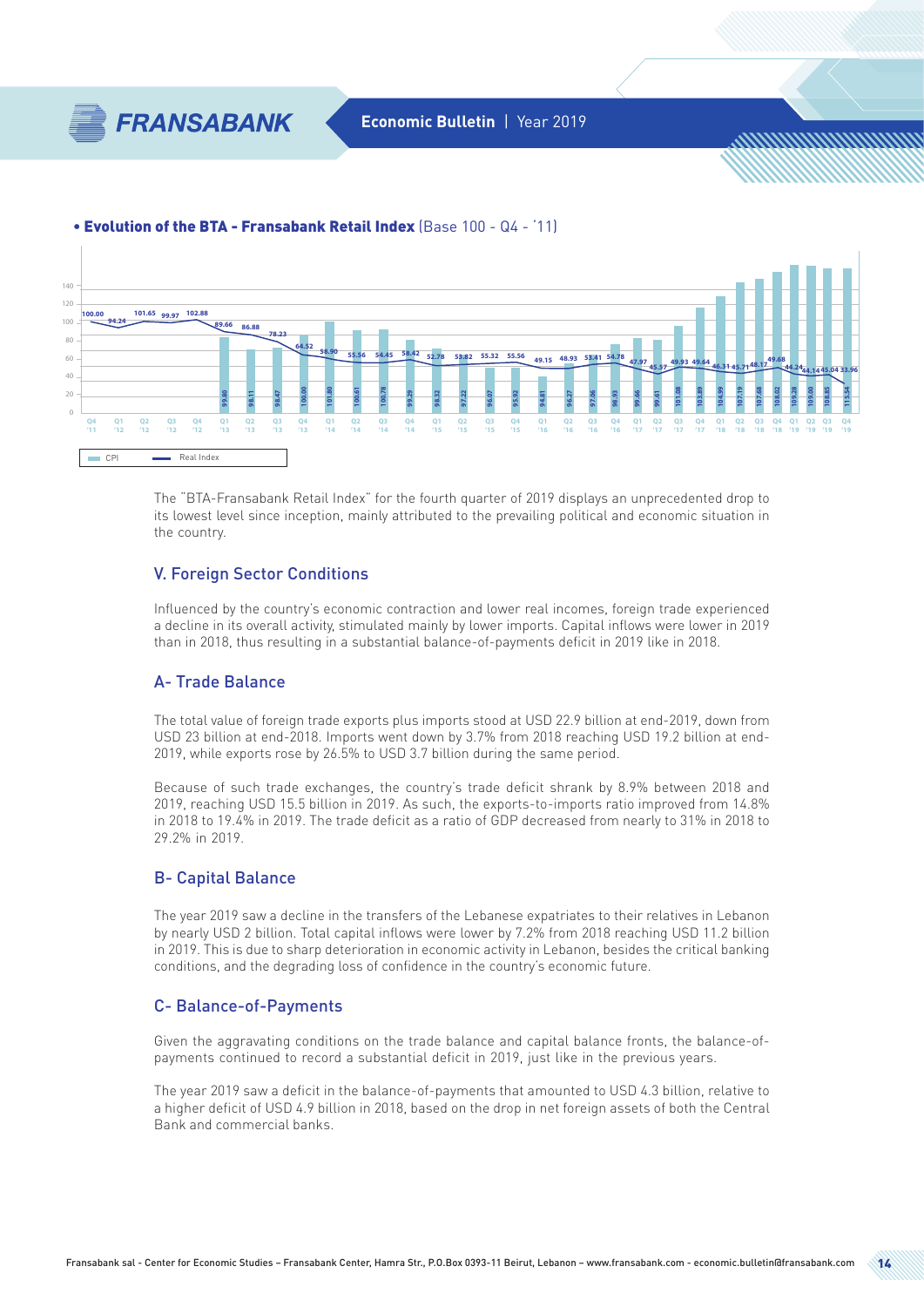

<u>MMMMMMMMMh</u>

#### **• | Balance-of-Payments** (USD, billion)



#### • Balance-of-Payments Components (USD, million)

| 'Indicators         | 2018     | 2019     | % Change |
|---------------------|----------|----------|----------|
| Trade balance:      | (17,000) | (15,000) | [8.9]    |
| Imports             | 20,000   | 19.200   | (3.7)    |
| Exports             | 3.000    | 3.700    | 26.5     |
| Capital balance     | 12.062   | 11.192   | [7.2]    |
| Balance-of-Payments | [4.938]  | (4,308)  | (12.7)   |

Sources: Central Bank of Lebanon and Higher Customs Council

#### VI. Economic Prospects

With a new government in the country and its Policy Statement with both getting the confidence of the Parliament, the domestic authorities are now urgently called to implement radical fiscal, sectoral and economic reforms to reverse the current economic contraction path and stimulate overall confidence and stability of the economic, banking, and social systems.

The government's major priorities should focus on:

1- Enforcing revenue collection and controlling the growth of spending, fiscal deficit and debt.

2- Seeking fast external financial aid to enhance liquidity in the domestic market and to stimulate economic expansion as well as job creation.

3- Controlling further the level of imports and encouraging further export growth, to decrease the trade deficit.

4- Moderating the severity of current monetary and banking conditions, mainly by controlling the parallel Forex market and harmonizing measures across all banks.

5- Building up the degrading confidence in the national economy, Lebanese Pound, banking sector and economic prospects. This is largely correlated with deep and effective reforms on all levels.

If the Lebanese government implements reforms in line with the Cedre Conference commitments, then it will be able to release part of the financial aid pledged by international donors. This will move the national economy from its current recession to an expansion phase. In this sense, real economic growth could be restored. Otherwise, in case the government implements no reforms, then recession could be deeper and the socio-economic conditions could worsen further.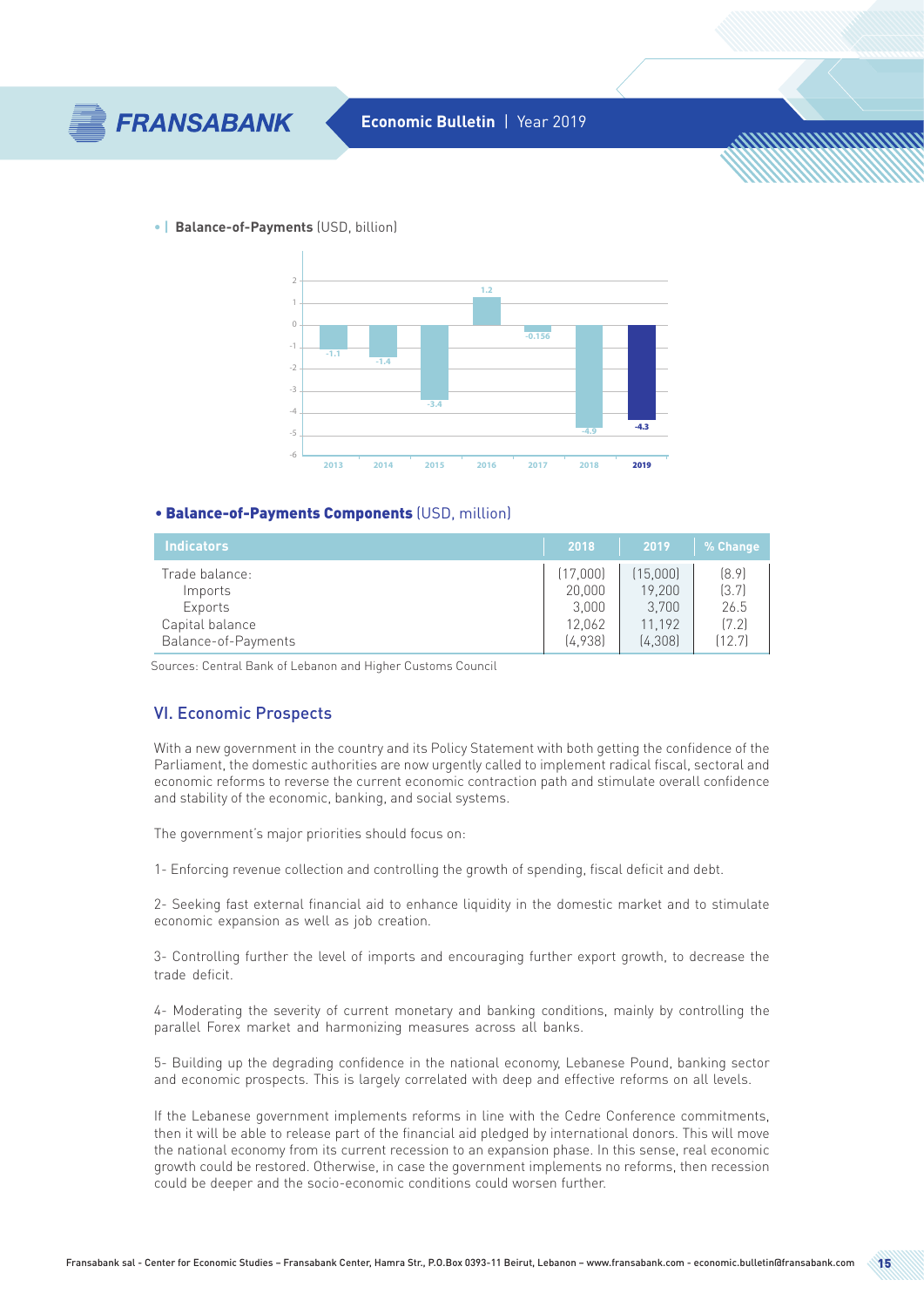

<u>MMMMMMMMm</u>

### Study – Securitization in Lebanon: An Effective Tool for Enhancing the Liquidity of Banks

### I. Introduction

Securitization refers to the process of converting debt (assets, usually illiquid assets) into securities, which are then bought and sold in the financial markets. We call debt an asset, because debt is a liability for the borrower, but for the lender it is an asset. Hence, securitization is a process where a bank or financial company combines several of its assets into consolidated financial instruments or securities. Then, the bank or the financial company issues these securities to the investors, who earn interest.

For Lebanon, during the current difficult economic, monetary and financial conditions that have aggravated over the last years, securitization could be used as a major economic tool to lessen the severity of these conditions. Securitization could help in boosting liquidity in the financial market, and mainly for banks. It also helps banks and financial companies raise funds. If a bank or a financial company has already exhausted its funds by giving loans but wants to give more loans, then it can use securitization to raise more funds. This bank or financial company can club its assets in the form of a financial instrument or securities and then issue them to the investors. Therefore, the process helps banks and financial companies to raise funds and give more loans. For the investor, such instruments help them diversify their portfolio and earn quality returns as well. In addition, securitization will result in an active financial market which will support the depressed economy, and will also ease the bank-run burden on banks experienced in recent months in Lebanon.

This study sheds light on the concept of securitization, its process, advantages and disadvantages to the related parties. It will focus on the opportunities which securitization paves for the Lebanese banking sector, financial market, and the national economy in surviving the current problems on all levels and start a partial recovery period.

### II. Securitization Defined

Securitization is the financial practice of pooling various types of contractual debt such as residential mortgages, commercial mortgages, auto loans or credit card debt obligations (or other non-debt assets, which generate receivables) and selling their related cash flows to third party investors as securities. Investors are repaid from the principal and interest cash flows collected from the underlying debt and redistributed through the capital structure of the new financing. Securities backed by mortgage receivables are called "Mortgage-Backed Securities" (MBS), while those backed by other types of receivables are called "Asset-Backed Securities" (ABS).

The securitized assets can mitigate the credit risk of individual borrowers. If the transaction is properly structured and the pool performs as expected, the credit risk of all tranches of structured debt improves; if improperly structured, the affected tranches may experience dramatic credit deterioration and loss.

The securitization process starts with the entity that holds the assets, the Originator, selling the assets to a legal entity, the "Special Purpose Vehicle" (SPV). The SPV issues the bonds directly or pays the originator the balance on the debt that is sold, which increases the liquidity of the assets. The debt is then divided into securities (such as bonds), which are sold on the open capital market.

One of the main advantages of securitized debt instruments is that they allow banks to offer bonds at different levels of risk. The bonds can then be divided into risk tranches where one class of the bonds receives less money but will not suffer any consequences should, for instance, the homeowner default on the loan payments. In addition, a second bond class will receive a higher payment but will face a loss in the case of foreclosure of the home. The different bond class offerings allow investors to choose the level of risk they want to invest in.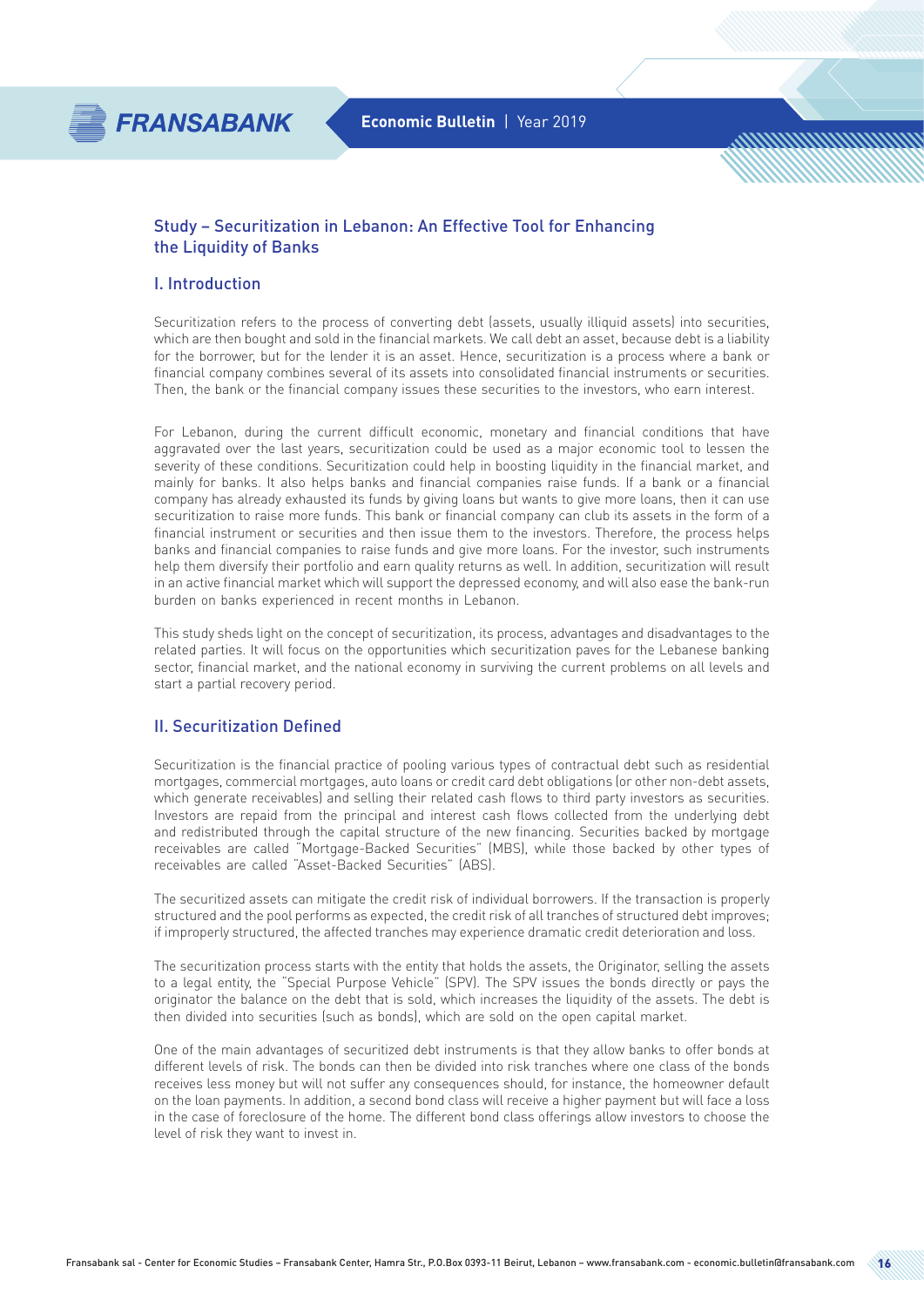

<u>MMMMMMMMMh</u>

### III. Types of Assets that can be Securitized

There are many different types of assets that can be securitized. Any income-generating asset can be securitized. Following are some asset-backed securities that can be securitized, and which provide a steady income for investors and access to capital for the principals.

### 1- Home Equity Loans

Home equity loans represent the largest portion of asset-backed securities. They are a natural extension of mortgage-backed securities. Home equity lenders usually take advantage of the real estate recovery to increase their lending. This increased lending requires additional capital. Home equity backed securities are providing that capital. The securities are backed by the underlying collateral and the creditworthiness of the borrowers. Then income is provided by the regular payments of principal and interest.

### 2- Auto Loans

The rise of the auto loan industry in recent years has been punctuated with a rise in the securitization of these loans. Such securitization has provided lenders with increased access to capital.

Auto lenders can make loans to individuals with a variety of credit backgrounds. They will then bundle loans with similar credit profiles and issue them as an asset-backed security.

Asset-backed securities are financial instruments backed by their underlying assets (i.e. by incomeproducing assets, where incomes provide the returns on investment).

Auto lenders are able to sell the loans to investors who receive returns from the loan payments and auto lenders can use the funds to increase their own lending.

### 3- Students Loans

With the growing demand for education, the student loan industry has been on growing over the past years. Students utilize the loans to pay for education and pay for the loans when they enter the workforce.

When private lenders securitize their student loans, they gain the capital to issue new student loans. Investors gain a steady return on their investment from the aggregate principal and interest paid on these loans as well as other loan collection efforts.

#### 4- Solar Projects

Solar projects make their money by producing electricity that is sold to power companies. These solar projects are income-producing assets and provide a relatively stable income over the life of the project.

Since solar projects are capital intensive investments that yield steady returns over a long-term basis, these steady returns are perfect for those looking for a long-term investment. By securitizing these solar projects, investors get the long-term investment returns they are looking for and the solar companies get the capital needed to build new green solar projects.

### 5- Equipment Leases

When companies lease equipment, the leasing company needs to buy the equipment it leases. The leasing company ties up a lot of capital to fulfill the leases. The leasing company receives the interest/ rent portion of the lease. While the returns are good, it ties up a lot of capital and limits the number of leases that can be written.

Securitizing these equipment leases allows leasing companies to turn their lease agreements into usable capital for their business. They do not need to seek out a bank to provide them with loans. Investors are able to invest in a lease-backed security that provides them with a steady income from a variety of leases that minimizes risk and maximizes returns.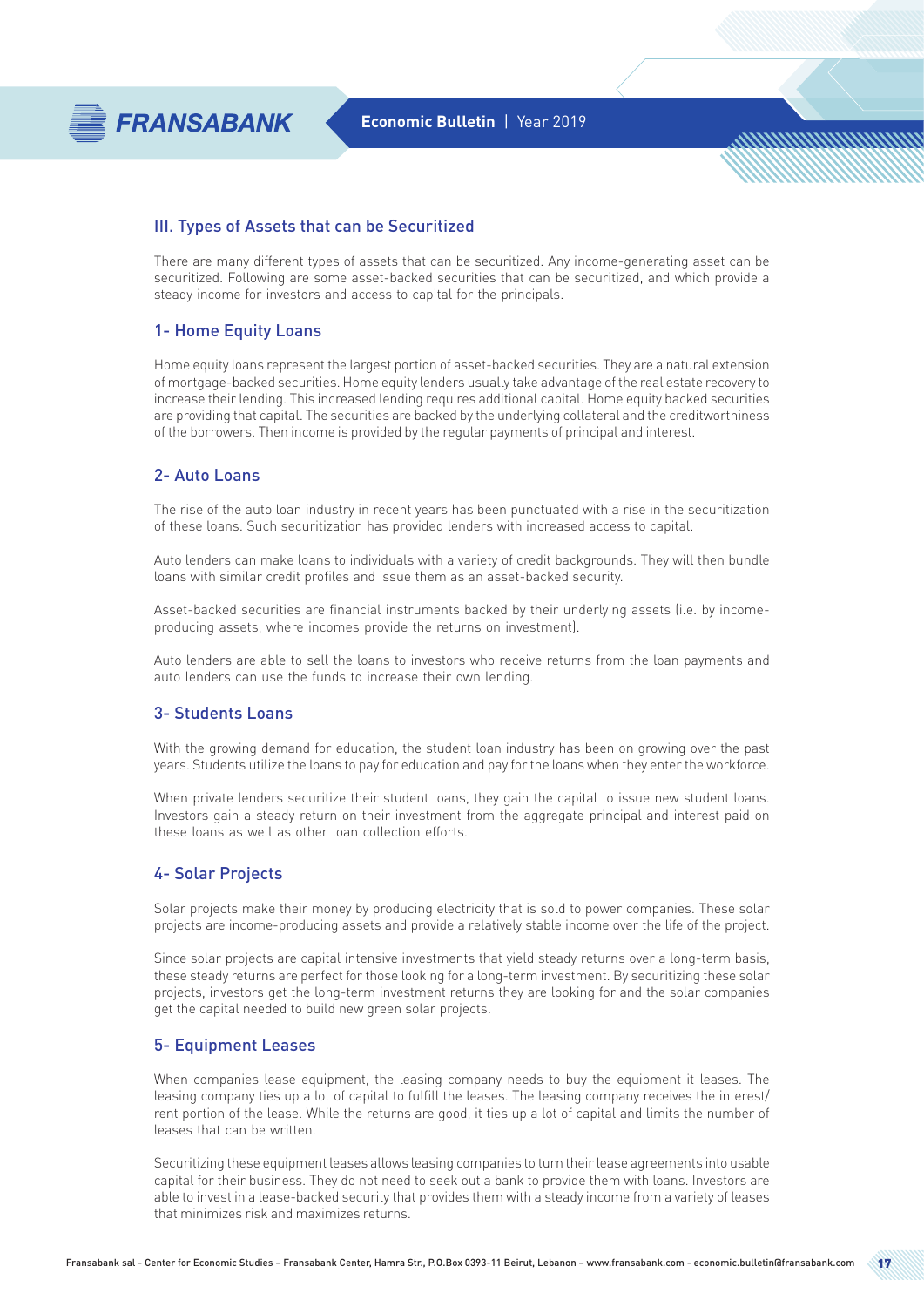

<u>MMMMMMMMMh</u>

### 6- Account Receivables

Businesses have long used factoring companies to handle their account receivables. Instead of trying to collect on these debts, they will sell them to a factoring company at a discount (2-10%). Factoring companies receive the payments while business get quicker access to funds without needing to wait 30-60 days for payment.

Factoring companies need capital to do these deals and traditional sources of capital can be too expensive. By securitizing these account receivables, factoring companies can complete more deals. Investors in these securitized receivables get returns that are higher than they would get in a bank or other traditional investment.

In this sense, asset-backed securities are changing the way businesses access credit markets and the way investors are making investments. Asset-backed securitization could grow as more and more industries see the opportunity to convert their assets into capital for business expansion and investors see increased opportunities for investment returns.

### IV. Motives for Securitization

There are several key motives or advantages to both issuers and investors under a securitization process. In addition, both may incur risks or face disadvantages from such a process:

#### A- Advantages to issuers

Securitization can afford issuers several advantages. The following are the basic ones.

1. Reduces funding costs: Under a securitization process, a company or financial institution with a specific rating but with a higher rating for worthy cash flow would be able to borrow at the higher rating degree. This is the number one reason to securitize a cash flow and can have tremendous impact on borrowing costs.

2. Reduces asset-liability mismatch: Depending on the structure chosen, securitization can offer perfectly matched funding by eliminating funding exposure in terms of both duration and pricing basis. Essentially, in most banks and finance companies, the liability book or the funding is from borrowings. This often comes at a high cost. Securitization allows such banks and finance companies to create a self-funded asset book.

3. Lower capital requirements: Some firms, due to legal, requlatory or other reasons, have a limit or range that their leverage is allowed to be. By securitizing some of their assets, these firms will be able to remove assets from their balance sheets while maintaining the "earning power" of the assets.

4. Locking in profits: For a given block of business, the total profits have not yet emerged and thus remain uncertain. Once the block has been securitized, the level of profits has now been locked in for that company, thus the risk of profit not emerging, or the benefit of super-profits, has now been passed on.

5. Transfer risks: Securitization makes it possible to transfer risks (credit, liquidity, prepayment, reinvestment, asset concentration) from an entity that does not want to bear it, to one that does. Similarly, by securitizing a block of business (thereby locking in a degree of profits), the company has effectively more profitable business.

6. Earnings boost: Securitization makes it possible to record an earnings bounce without any real addition to the firm. When a securitization takes place, there often is a "true sale" that takes place between the Originator (the parent company) and the SPV. This sale has to be for the market value of the underlying assets for the "true sale" to stick and thus this sale is reflected on the parent company's balance sheet, which will boost earnings for that quarter by the amount of the sale. While legal in any respect, this does not distort the true earnings of the parent company.

7. Better liquidity: Future cash flows may simply be balance sheet items, which currently are not available for spending whereas once the book has been securitized, the cash would be available for immediate spending or investment. This also creates a reinvestment book which may well be at better rates.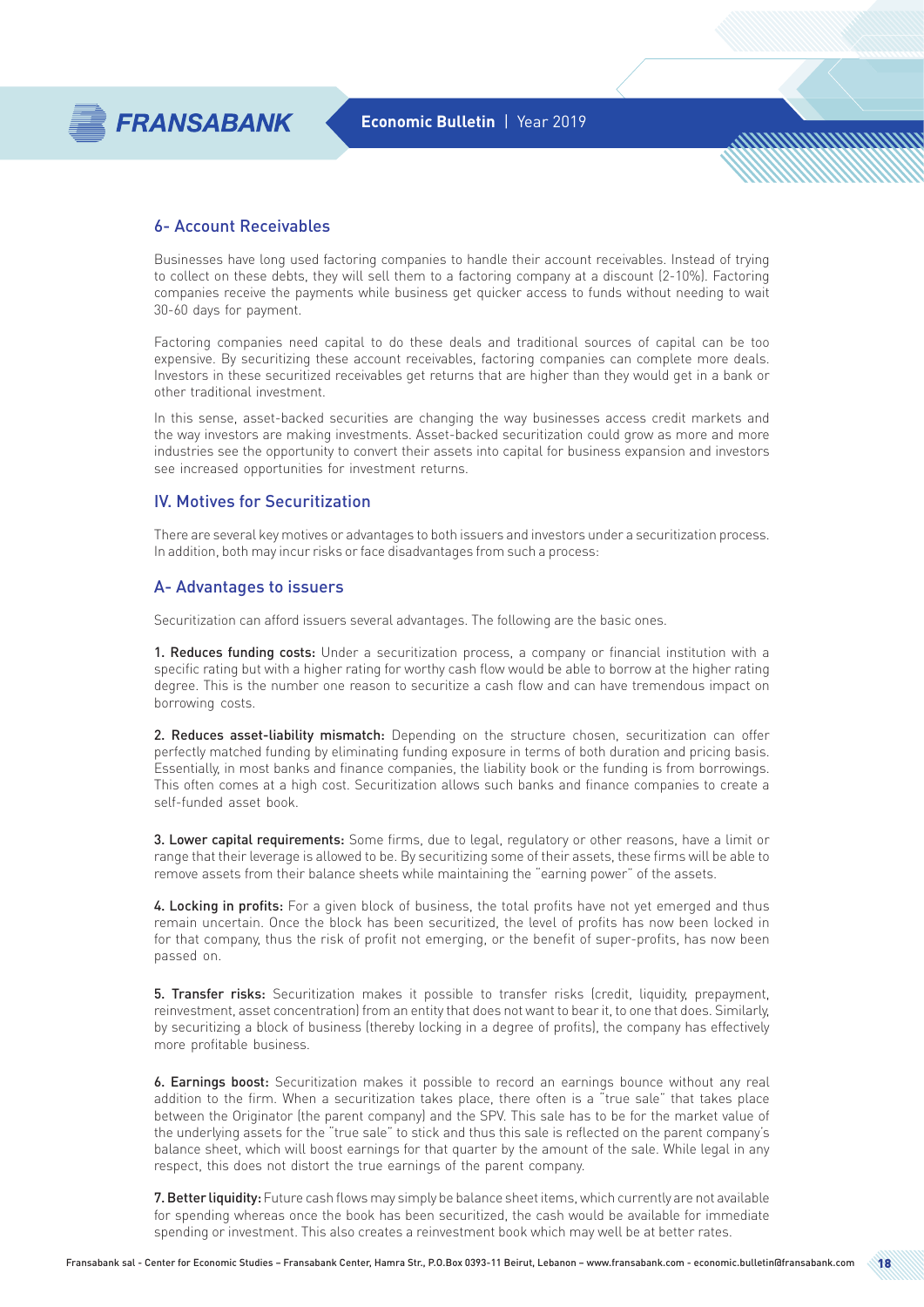

<u>MMMMMMMMhr.</u>

### B- Disadvantages to Issuers

Securitization can have some disadvantages to issuers. Following are the key ones:

1. May reduce portfolio quality: If the high-rating risks are being securitized out, this would leave a materially worse quality of residual risk.

2. High costs: Securitizations are expensive due to management and system costs, legal fees, underwriting fees, rating fees and ongoing administration costs. Additional costs may emerge, especially in cases of an atypical securitization.

3. Size limitations: Securitizations often require large scale structuring, and thus may not be costefficient for small and medium transactions.

4. High risks: Since securitization is a structured transaction, it may include par structures as well as credit enhancements that are subject to risks of impairment, such as prepayment, as well as credit loss.

### C- Advantages to Investors

Securitization can produce certain advantages to investors. These are the major ones:

1- High return: Securitization can have the opportunity to potentially earn a higher rate of return (on a risk-adjusted basis).

2- Investment in high quality assets: Due to the stringent requirements for corporations to attain high ratings, there is a dearth of high rated entities that exist. Securitizations, however, allow for the creation of large quantities of high-rating bonds, and risk averse institutional investors, or investors that are required to invest in only highly rated assets have access to a larger pool of investment options.

3- Portfolio diversification: Depending on the securitization, hedge funds as well as other institutional investors tend to like investing in bonds created through securitizations because they may be uncorrelated to their other bonds and securities.

4- Isolation of credit risk from the parent entity: Since the assets that are securitized are isolated (at least in theory) from the assets of the originating entity, under securitization it may be possible for the securitization to receive a higher credit rating than the "parent", because the underlying risks are different. For example, a small bank may be considered more risky than the mortgage loans it makes to its customers; were the mortgage loans to remain with the bank, the borrowers may effectively be paying higher interest (or, just as likely, the bank would be paying higher interest to its creditors, and hence less profitable).

#### D- Risks to Investors

Securitization can expose investors to several types of risks. These are the basic risks.

#### 1- Liquidity Risk:

- Credit / Default: Default risk generally emerges due to a borrower's inability to meet interest payment obligations on time.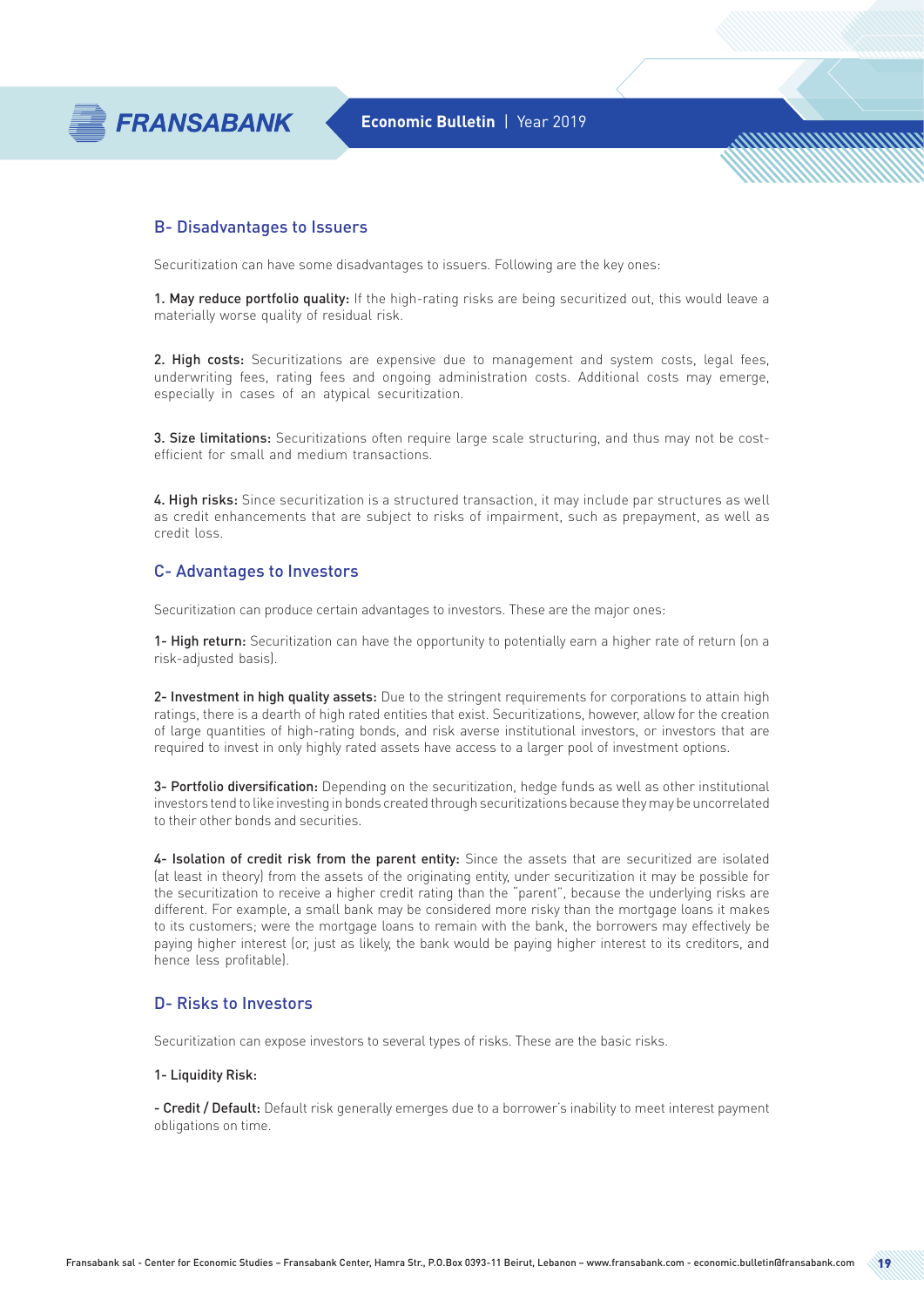

<u>MMMMMMMMMh</u>

#### 2- Event Risk:

- Prepayment / reinvestment / early amortization: This risk stems from early amortization events or payout events that cause the security to be paid off prematurely. Payout events include insufficient payments from the underlying borrowers, a rise in the default rate on the underlying loans above a specified level, and bankruptcy on the part of the sponsor or servicer.

- Currency / interest rate fluctuations: Fluctuations in interest rates affect floating rate ABS prices less than fixed rate securities. In addition, such fluctuations may affect the prepayment rates on underlying loans that back some types of ABS, which can affect yields. Home equity loans tend to be the most sensitive to changes in interest rates, while auto loans, student loans, and credit cards are generally less sensitive to interest rate.

#### 3- Contractual Agreements Risks:

- Moral hazard: Investors usually rely on the deal manager to price the securitizations' underlying assets. If the manager earns fees based on performance, there may be a temptation to mark up the prices of the portfolio assets.

- Servicer risk: The transfer or collection of payments may be delayed or reduced if the servicer becomes insolvent. This risk is mitigated by having a backup servicer involved in the transaction.

### V. Benefits of Securitization for Banks

Banks in Lebanon may securitize debt for several reasons including risk management, balance sheet issues, greater leverage of capital, profit from origination fees, and also fees for selling the new debt security.

Banks may benefit from moving the default risk associated with the securitized debt off their balance sheets to allow for more leverage of their capital. By reducing their debt load and risk, banks can use their capital more efficiently.

The securitization process creates additional liquidity for debt instruments. Since this process involves taking an illiquid assets (or group of assets) and consolidating with other assets in an effort to create a more liquid asset that can be sold to another party without affecting its price, then securitization increases liquidity both for banks and the capital market.

For example, a bank can use securitization to convert a portfolio of mortgages (which individually are illiquid assets) into cash (a very liquid asset). When a bank underwrites a mortgage, it owns the rights to the future stream of income provided by the borrower repaying the loan. Effectively, it creates an asset on its balance sheet.

However, a mortgage is a relatively illiquid asset for the bank. The repayment of principal and interest occurs over long periods, often 15 to 30 years for residential mortgages. Further, it is difficult to attract a market of buyers looking to purchase a single mortgage due to the risk of the borrower defaulting on the loan. If the bank wants to liquidate this asset, it will have to offer a substantial discount to compensate for the higher degree of risk.

The bank could avoid a deep discount on selling its assets to improve liquidity through securitization. If the bank pools its mortgage assets, combining many existing mortgages into one stream of income, it will mitigate the risk of defaulting and make the asset more attractive to a larger market of prospective buyers. It can then divide and sell the rights to the future stream of income from this pool of mortgages for cash.

This process improves the bank's liquidity position by reducing its position in illiquid assets (in this example, the portfolio of mortgages) and increases its position as a more liquid asset (cash, in this example).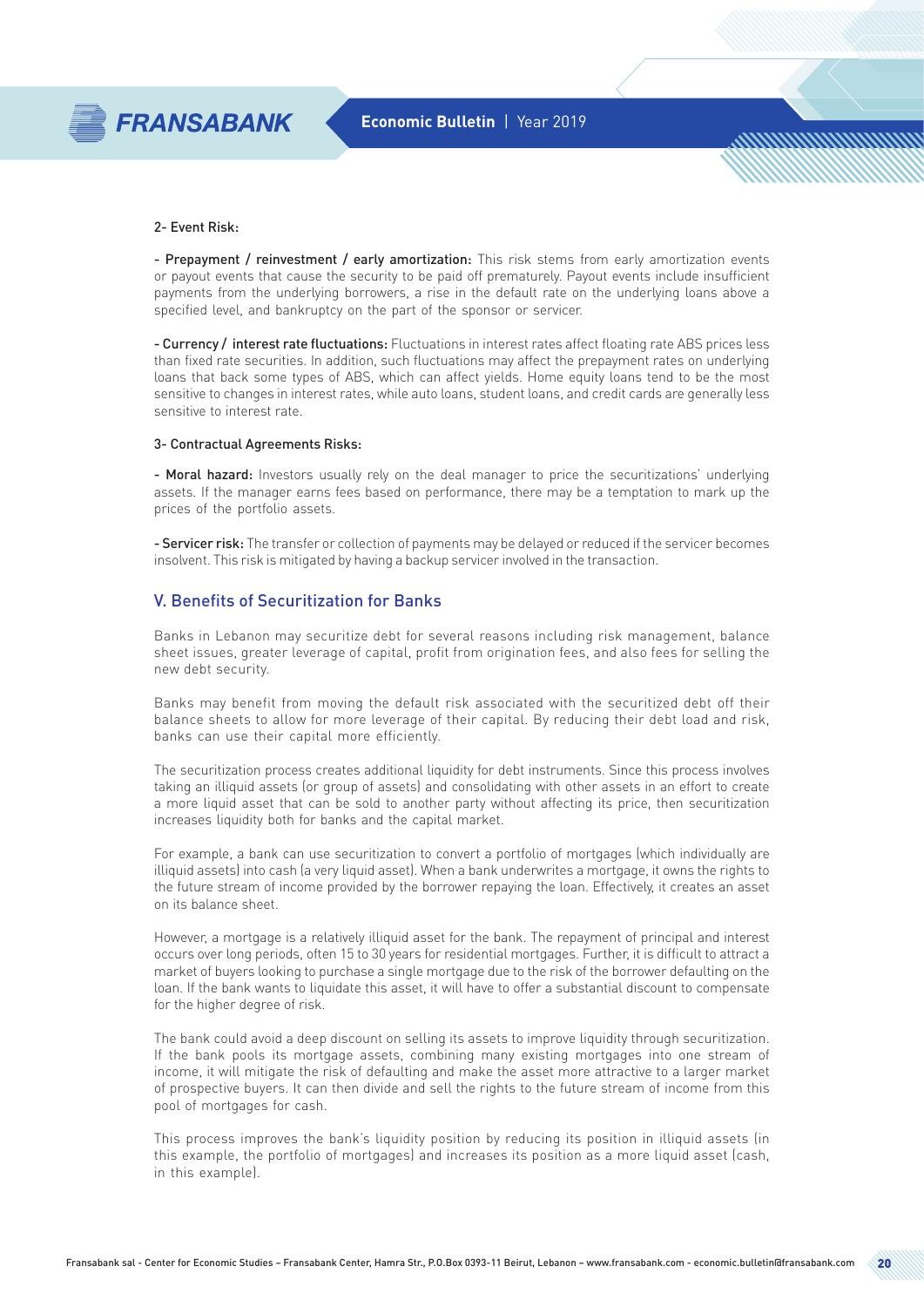

<u>MMMMMMMMm</u>

### VI. The Securitization Experience in Lebanon

In Lebanon, the Parliament approved the Law No. 705 of December 9, 2005 called the "Asset Securitization law". Following this law, some banks and companies launched some securitization processes.

### A- Legal Framework of Securitization

The ultimate aim of this law is to encourage and promote securitization of assets (asset-backed or mortgage-backed) in the country.

The Law defines securitization as the financial process resulting from the assignment of assets by the Originator to a Legal Entity established for this propose, with or without the assistance of a financial intermediary.

The law stipulates that a mutual securitization fund must be established. This Fund has the missions of:

- Acquiring the assets assigned by the Fund through the securitization process.

- Issuing securitization certificates that represent joint shares in the ownership of the Fund's estate, or debentures that are wholly or partly backed by this estate.

- Paying to the originator the agreed consideration for the assignment of these assets.

The Fund must have a Manager. He/she establishes the Fund and sets the details of its by-laws. The Fund and the by-laws are subjected to a prior approval by the Central Bank.

The assets of the Fund must be deposited with a Custodian that meets the conditions of the Central Bank, whether it is a bank, a financial institution, or any other institution. The Custodian takes all measures concerning the normal management of the Fund's assets.

### B- Securitization Experiences

Lebanon's first securitization activity dates back to October 2007. BSEC, the structured finance arm of Banque BEMO, closed the October USD 13.14 million revolving automobile-loan securitization for Rasamny Younis Motor Company (Rymco). BSEC also arranged a similar securitization for another Lebanese automobile franchise operator, Bassoul-Heneiné, amounting to about USD 15 million.

Also, BESEC and LUCID successfully launched in 2017 a USD 12.48 million securitization fund for Tamer Frères SAL, a prominent company in the field of promotion and distribution of healthcare equipment, luxury products, chemical and raw material, tobacco products, banking, and IT solutions.

Med Investment Bank SAL and Kurban Group SAL, announced on October 31, 2017 the successful closing of the first Rental Fleet Securitization in Lebanon and the Levant region and the largest nonmortgage securitization in Lebanon to date. The transaction consisted of securitizing the rental fleets of the Kurban Group of companies operating in the automotive sector, namely Middle East Car Rental (MECAR), Fleet Management Company (FMC), and Allo Transport.

In addition, Solidere has completed a USD 185 million mortgage-backed securitization transaction lead arranged by BLC Bank and BSEC. Solidere planned to use the raised funds to provide part of the needed financing to continue with its real-estate development activity and infrastructure on the waterfront.

Moreover, BSEC established a securitization investment fund for Dima Healthcare with an amount of USD 12.9 million.